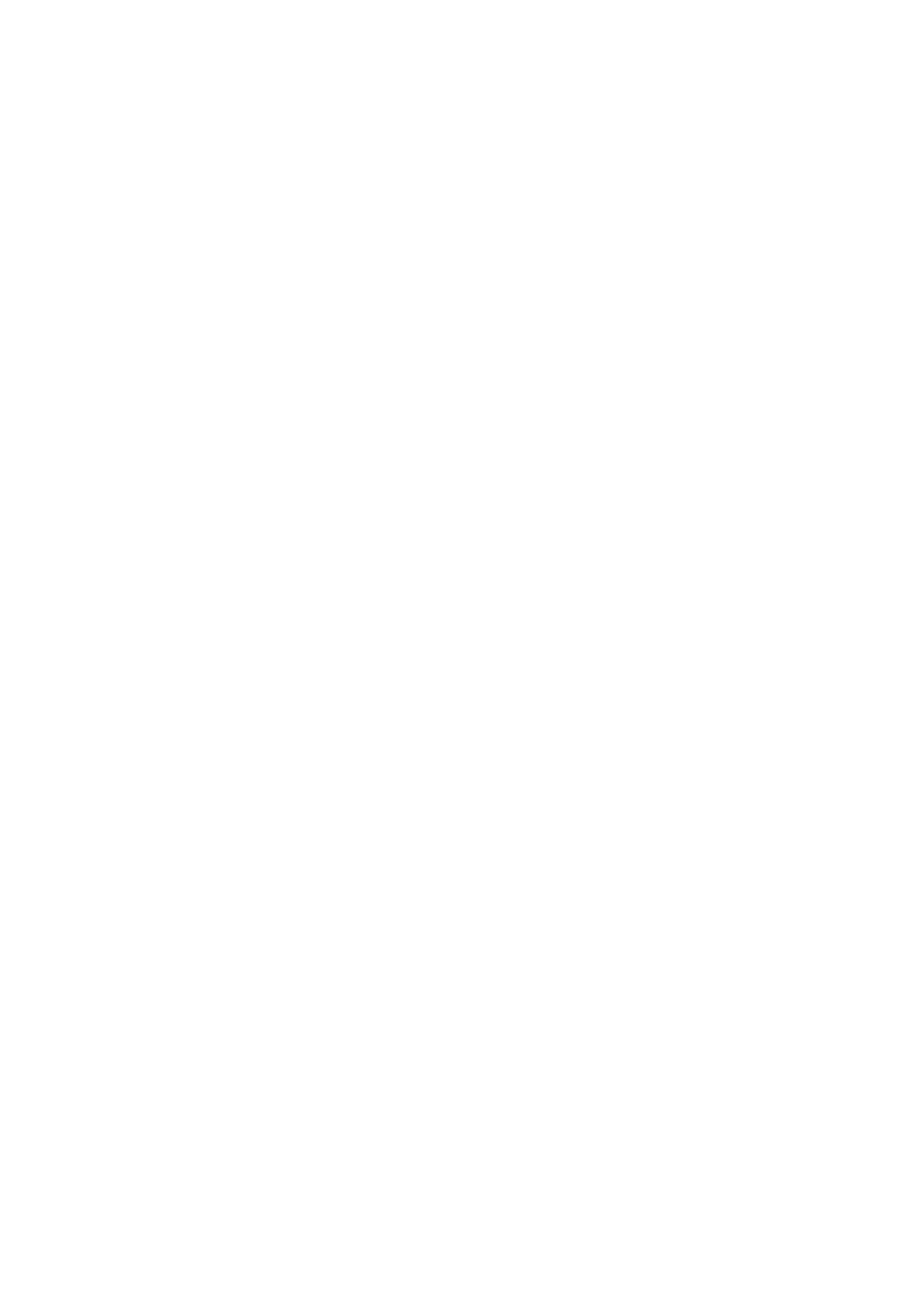### **Gelation of faba bean protein isolates: effect of ionic strength, pH and extraction procedure**

### *Sohail Ehsanzamir*

| Supervisor:                                                        | Daniel Johansson, Swedish University of Agricultural Sciences,<br>Department of Molecular Sciences                                                           |
|--------------------------------------------------------------------|--------------------------------------------------------------------------------------------------------------------------------------------------------------|
| Examiner:                                                          | Maud Langton, Swedish University of Agricultural Sciences,<br>Department of Molecular Sciences                                                               |
| Credits: 30 hec<br>Level: Second cycle, A2E<br>Course code: EX0425 | <b>Course title:</b> Independent Project//degree project in Food Science - Master's thesis<br><b>Program/education:</b> Agriculture Programme - Food Science |
|                                                                    |                                                                                                                                                              |

**Place of publication: Uppsala Year of publication:** 2018 **Title of series:** Molecular Sciences **Part number:** 2018:7 **Online publication:** http://stud.epsilon.slu.se

**Keywords**: fava bean, gel, protein, NaCl, compression, food

**Sveriges lantbruksuniversitet Swedish University of Agricultural Sciences**

Faculty of Natural Resources and Agricultural Sciences Department of Molecular Sciences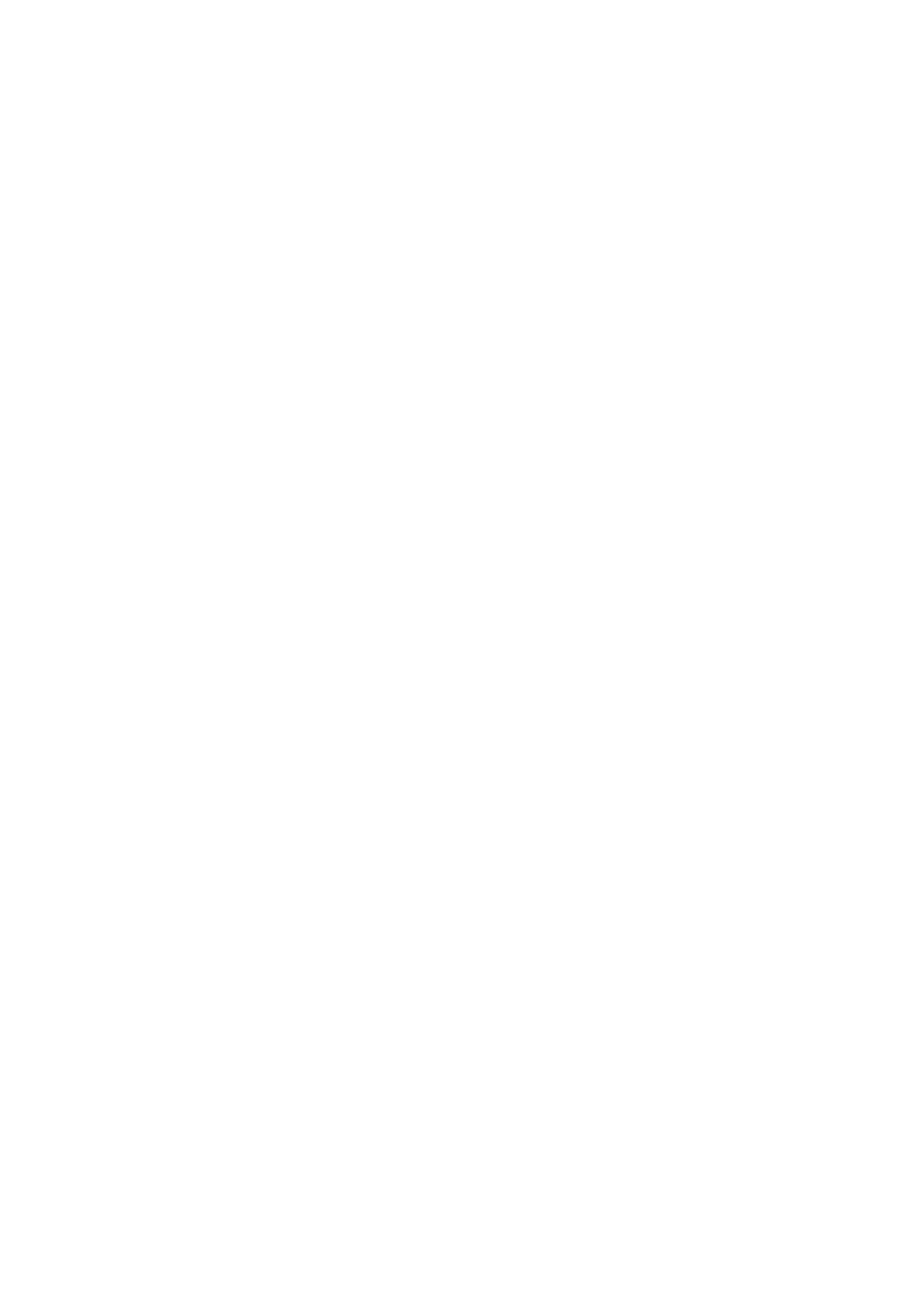### Abstract

The livestock sector plays a major role in the climate change that has occurred since the industrial revolution and which is now the most acute challenge humans are facing. Consequently, a sustainable source for proteins are warranted and legumes are set to lead the way. In Sweden, fava beans have the potential to replace both animal proteins and imported soy beans, but it is still to reach consumers. The aim of this thesis was to study gelation properties of two different protein isolates from fava beans. One isolate was extracted by solubilizing proteins at alkaline pH and then precipitated at the isoelectric point (alkaline extraction). The other method was partly based on the procedure during tofu production (bean milk extraction). Both isolates were freeze- dried prior to use. Effects of protein concentration, pH and NaCl content on gelation properties and gel characteristics were analysed by compression tests and light microscopy. Results displayed that the least gelling concentration was lower at pH 5 compared to pH 7 and that the addition of 2% NaCl lowered it even further. However, lowering pH and increasing NaCl content both weakened the gels at a given concentration of 15% protein (w/w). Gels made from alkaline extracted proteins made the hardest and stiffest gels at pH 7, meanwhile gels made from the bean milk isolate were harder, stiffer and seemed to have better cohesive properties at pH 5. These finding gives the possibility to use different isolates and adjusting pH and NaCl content in different foods to obtain the desired texture.

*Keywords:* fava bean, gel, protein, NaCl, compression, food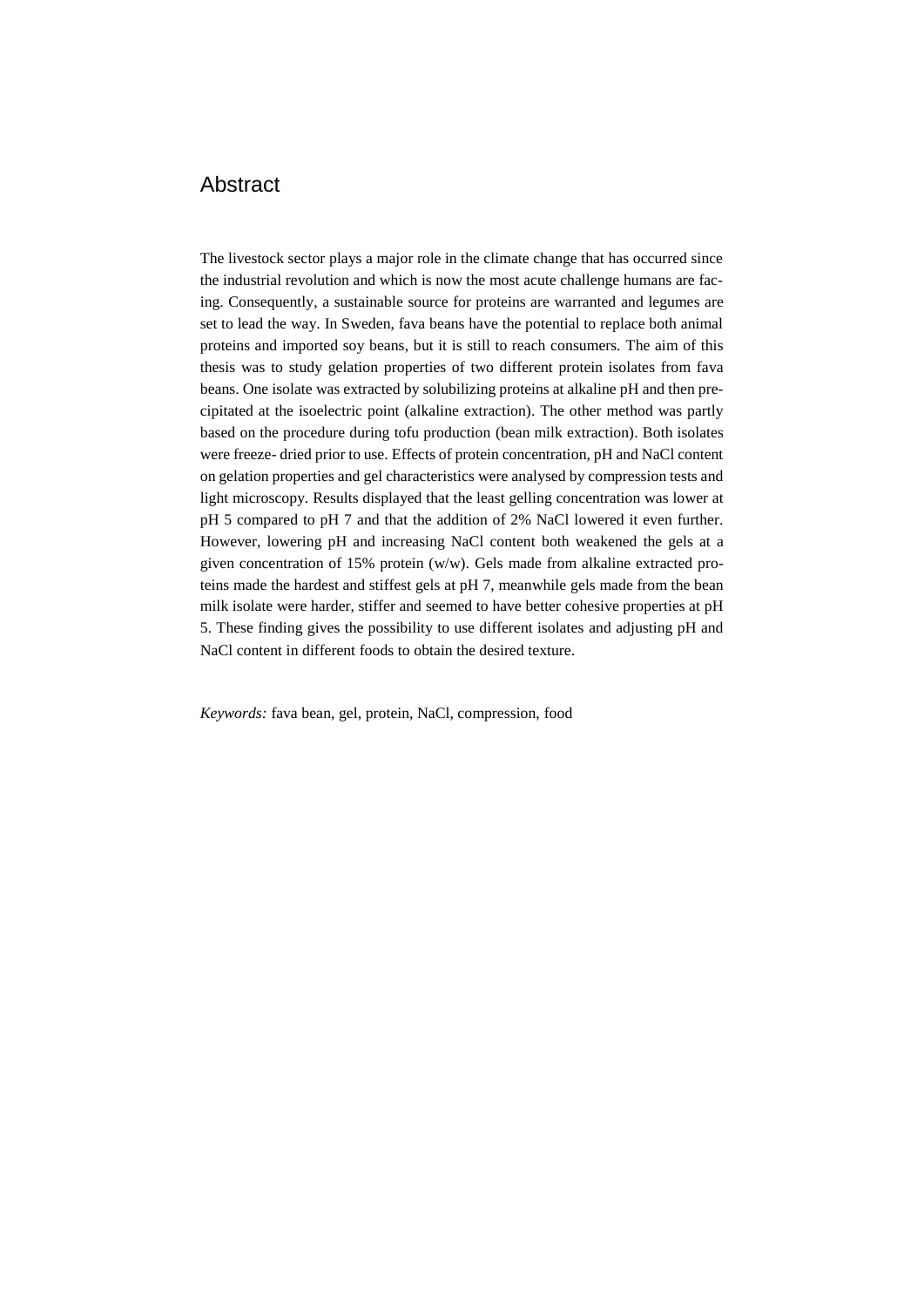### Sammanfattning

Djurhållningssektorn har haft en stor påverkan på klimatförändringen som pågått sedan den industriella revolutionen och är den mest akuta utmaningen som mänskligheten står inför. Därför bör vi eftersträva att finna en hållbar proteinkälla och baljväxter kan vara svaret. I Sverige har åkerbönan potential att ersätta både animaliskt protein och importerad soja, men det har ännu inte nått konsumenter. Målet med detta arbete var att studera två proteinextrakt från åkerbönan och dess gelningsegenskaper. Ett av isolaten extraherades genom att lösa upp proteiner vid basiskt pH och för att sedan fälla ut det vid den iso-elektriska punkten. Den andra extraktionsmetoden baserades på en process liknande den som används vid tofuproduktion. Både isolaten frystorkades innan användning. Effekten av pH, proteinkoncentration och NaCl- innehåll på gelningsegenskaperna utvärderades genom kompressionstester och ljusmikroskopi. Resultaten tyder på att den kritiska gränsen för gelning är lägre vid pH 5 och tillsatt 2% NaCl (w/w) jämfört med vid pH 7 och utan tillsatt salt. Både sänkt pH och tillsatt salt resulterade däremot i svagare geler vid en given proteinkoncentration (15% w/w) förutom i geler från bönmjölkextraktet där justering till pH 5 resulterade i fortsatt hårda geler. Proteiner från alkaliextraktet gav generellt hårdare geler, speciellt vid pH 7. Vid pH 5 däremot, resulterade bönmjölksextraktet i hårdare geler och visade bättre kohesionsegenskaper. Resultaten från denna studie tyder på att det finns en bra möjlighet för att använda proteinisolat från åkerbönan i livsmedelsindustrin där man vid produktion kan justera pH, saltkoncentration eller använda olika isolat för att uppnå den önskade texturen.

*Nyckelord:* Åkerböna, protein, gel, kompression, NaCl, livsmedel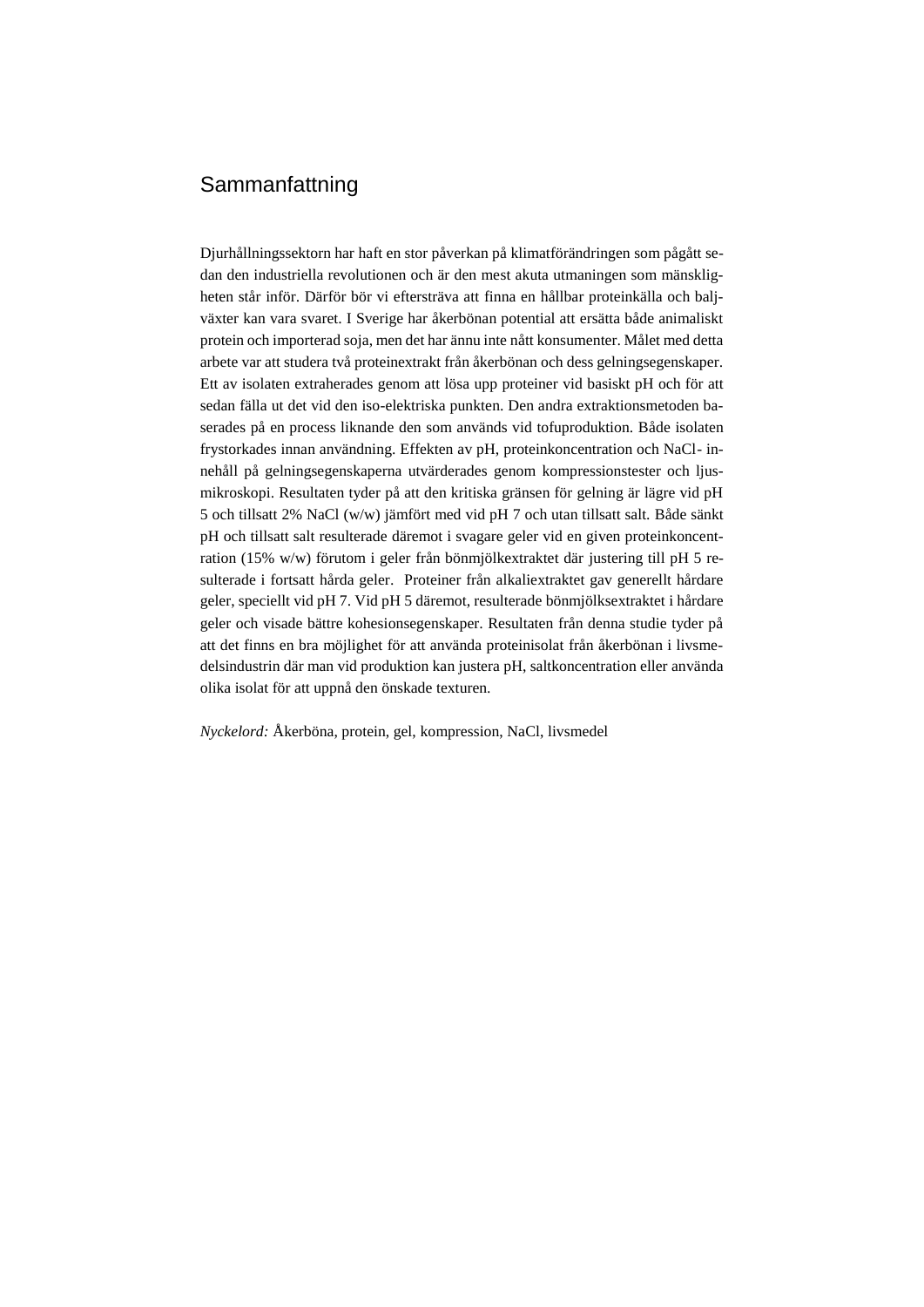## Preface

This thesis was written to fulfil the requirements for a Master's degree in Food Science from the Swedish University of Agricultural Sciences. The thesis was a result from my interest in finding a sustainable protein source that have the potential to decrease the impact of food production on the environment. Humanity is facing difficult challenges and unless we, especially in western countries, change our habits, the consequences will be disastrous. My supervisors during this work have been Daniel Johansson at the Swedish University of Agricultural Sciences and Xinmei Feng at RISE. I would like to thank Daniel Johansson for the patience and continuous support and for helping me throughout the whole research. I have learned a lot from your

inputs and ideas, which have been vital for the outcome of this research. Also, I would like to thank Xinmei Feng for helping in designing the method, Monika Johansson for sharing thoughts and for also supervising me during my bachelor's thesis. Special thanks to Siavash Ehsanzamir, my brother and structural engineer at Ramböll for helping me interpret results.

I hope that results from this study can be used in food production and in further studies on fava beans as a future protein source.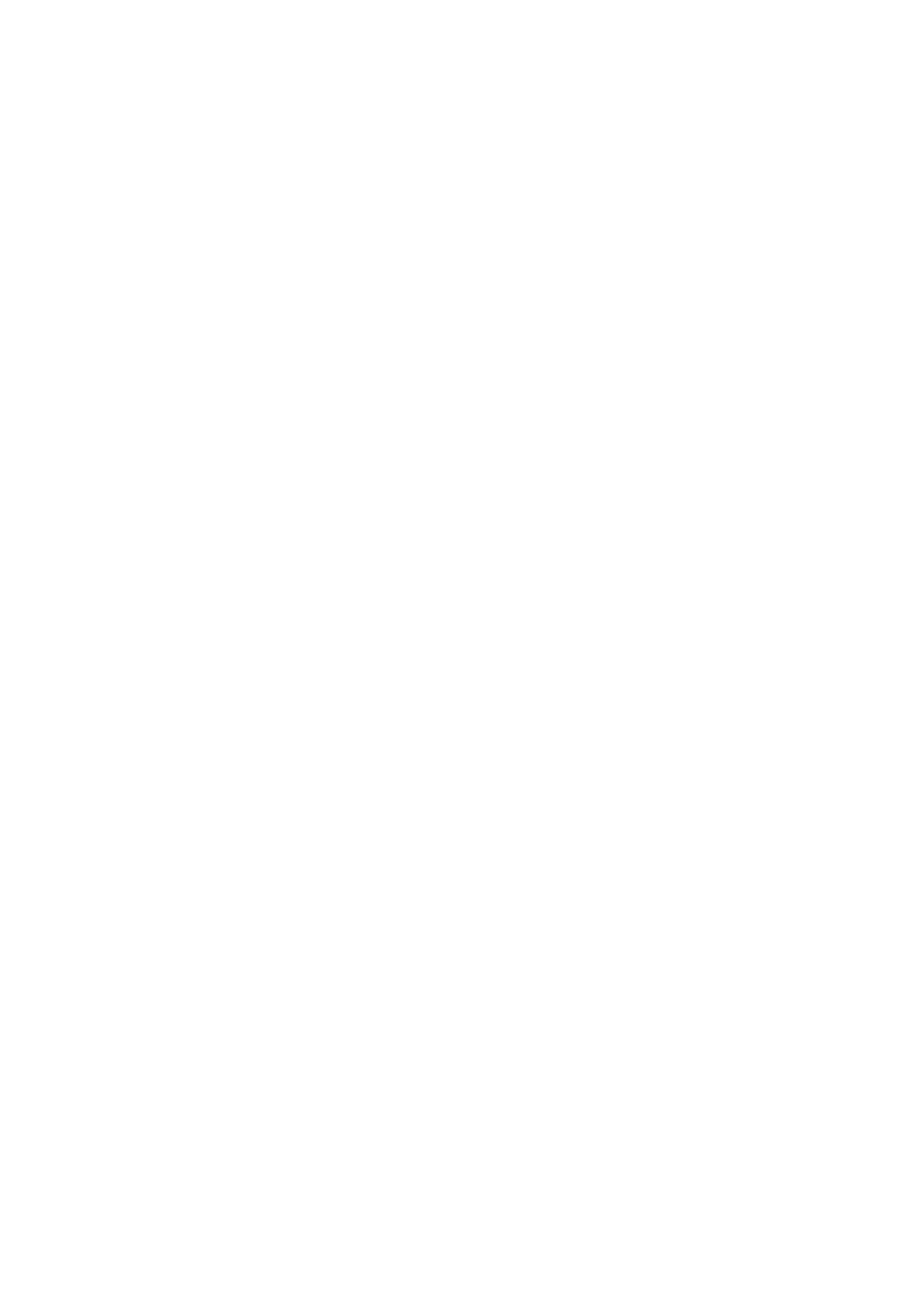# Table of contents

| 1             | <b>Introduction</b> | 7                                            |    |
|---------------|---------------------|----------------------------------------------|----|
| 1.1           | Aim                 |                                              | 8  |
| 1.2           | Vicia Faba          |                                              | 8  |
|               |                     | 1.2.1 Vicia Faba in Sweden                   | 9  |
|               |                     | 1.2.2 Protein content in Vicia faba          | 10 |
|               |                     | 1.2.3 Nutritional properties                 | 10 |
|               |                     | 1.2.4 Fava beans in food product development | 12 |
| 1.3           |                     | Gelation in foods                            | 12 |
|               |                     | 1.3.1 Gelation of fava beans                 | 13 |
| 1.4           |                     | Texture analysis-compression test            | 14 |
| 2             |                     | <b>Materials and methods</b>                 | 17 |
| 2.1           |                     | Protein extraction                           | 17 |
|               |                     | 2.1.1 Bean milk extraction                   | 17 |
|               |                     | 2.1.2 Alkaline extraction                    | 18 |
|               |                     | 2.1.3 Protein determination and dry content  | 18 |
| $2.2^{\circ}$ |                     | Gel formation                                | 18 |
|               | 2.2.1               | Gelation                                     | 19 |
|               |                     | 2.2.2 Least gelling concentration            | 20 |
|               |                     | 2.2.3 Compression test                       | 20 |
|               |                     | 2.2.4 Microscopy analysis                    | 21 |
| 2.3           |                     | Statistical analysis                         | 21 |
| 3             | <b>Results</b>      |                                              | 22 |
| 3.1           |                     | Protein content                              | 22 |
| 3.2           |                     | Least gelling concentration (LGC)            | 23 |
| 3.3           |                     | Microscopy analysis                          | 24 |
| 3.4           |                     | Compression test                             | 26 |
| 3.5           |                     | Statistical analysis                         | 28 |
| 4             |                     | <b>Discussion</b>                            | 31 |
| 4.1           | Limitations         |                                              | 33 |
| 4.2           | Conclusion          |                                              | 34 |
|               | <b>References</b>   |                                              | 35 |
|               |                     | Appendix 1: Popular scentific summary        | 37 |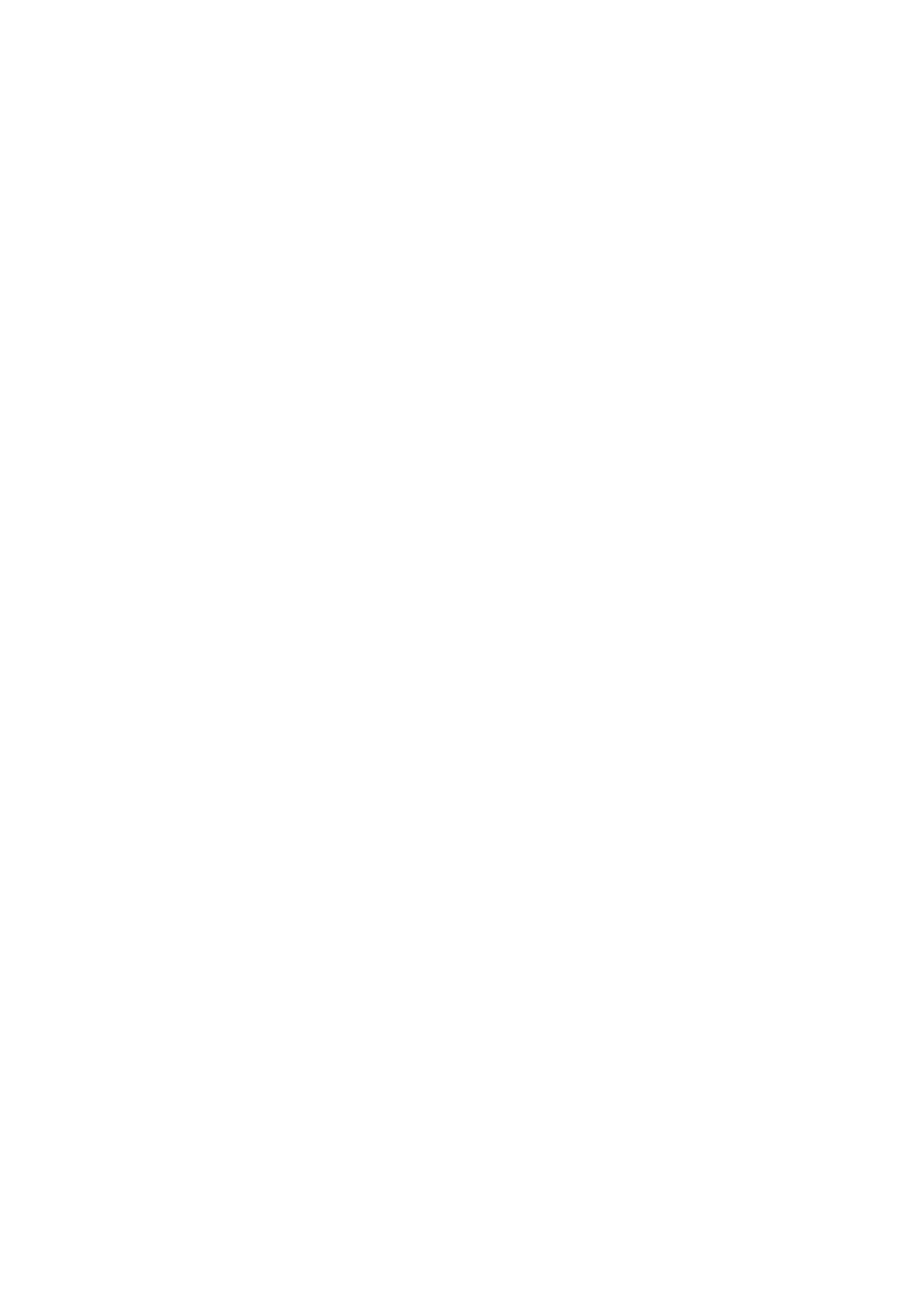## <span id="page-10-0"></span>1 Introduction

One of the most acute and major challenges humanity is facing is climate change and the evidences are compelling. The average surface temperature of our planet has risen with  $1.1^{\circ}$ C since the late 19<sup>th</sup> century, causing decreased snow cover, desertification and heightened sea levels. Some of the heat is also absorbed by oceans, leading to shrinking ice sheets, glacial retreat, declining arctic sea ice and ocean acidification. The current warming trend is of particular significance since most of it is extremely likely to be the result of human activity since the industrial revolution (NASA, 2016). There is no question that increased level of greenhouse gases must cause the earth to warm in response. The heat trapping property of carbon dioxide and other gases due to their ability to transfer infrared energy through the atmosphere have already been demonstrated (Kushnir, 2000).

The livestock sector plays a major part and is responsible for almost one fifth of all greenhouse gases. It also accounts for one third of the planet's used land surface (Steinfeld *et al.*, 2006). Without diminishing issues concerning animal welfare and environmental impacts, it is vital to recognise the importance of the livestock sector both socially and politically. It accounts for 40% of agricultural gross domestic products (GDP). It employs 1.3 billion people and creates livelihoods for one billion of the world's poor (Steinfeld *et al.*, 2006). However, progression in this rate is not sustainable. An effectivization of the sector is warranted and in western countries most possibly a decrease of its production. Despite all warnings, the global production of meat was projected to more than double from 229 million tonnes in 1999/01 to 465 million tonnes in 2050. At the same time, the environmental impact per unit of livestock must be cut by half just to avoid increasing the level of damage beyond its present level (Steinfeld *et al.*, 2006).

Plant based proteins and locally adapted crops are two approaches to decrease the ramifications of livestock production. One deal with the problem directly by decreasing the demand for animal based proteins, meanwhile the other decreases the consequences of importing animal feed from e.g. the Amazonas area. Cutting forests and ploughing forests in order to sow soybeans frees carbon and increase the levels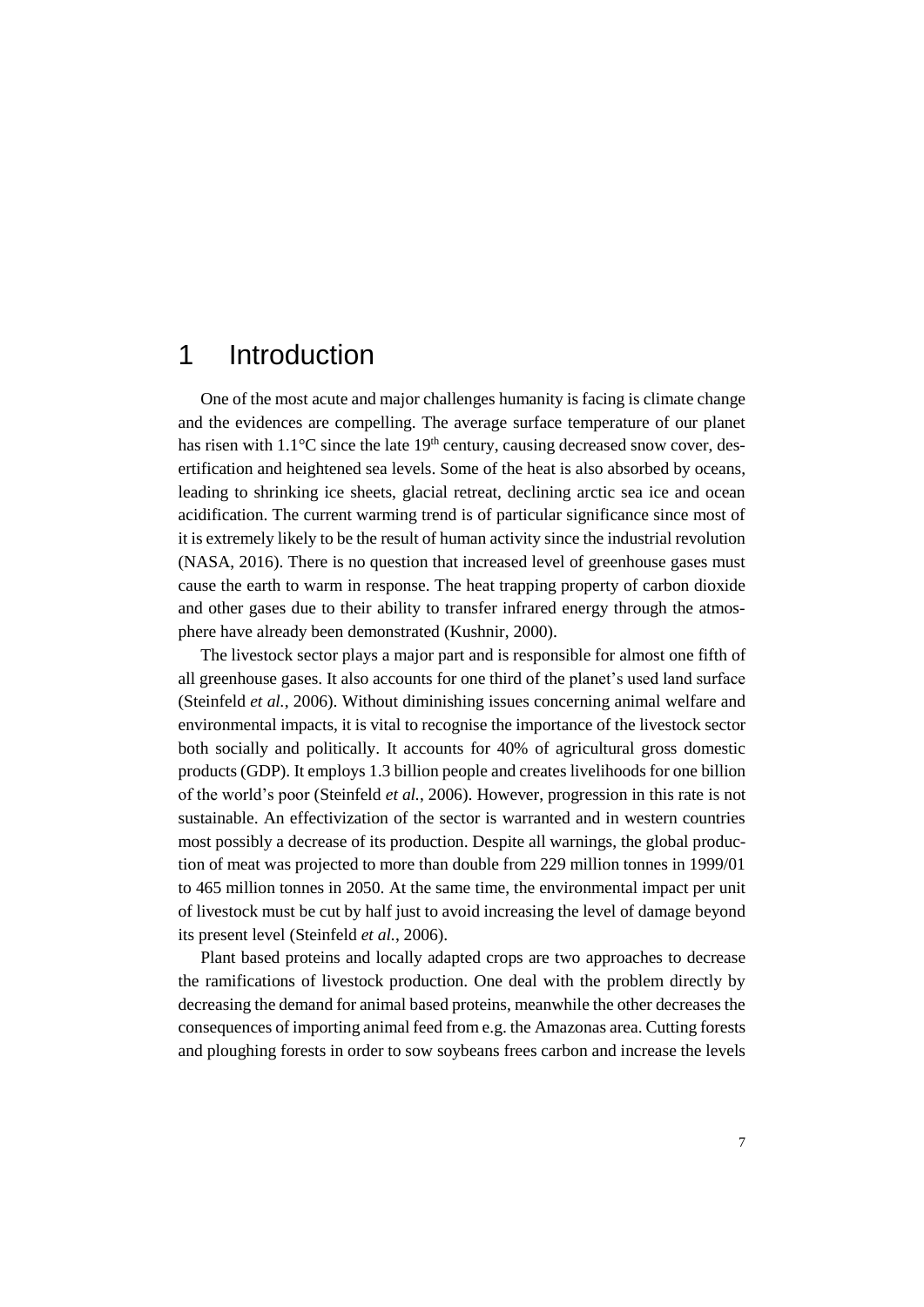of carbon dioxide in the atmosphere consequently contributing to the current climate change. The production systems that are used in Brazil and many other exporting countries of soybeans uses extensive amounts of fertilizers that requires energy to produce. Adding on all the feed that needs to be transported over great distances. In 2008, Sweden imported more than 350 000 tonnes of soybeans and 90% of it were used as animal feed (Heimer, 2010).

Soybeans belongs to the legume family, which are protein rich plants, grown agriculturally, primarily for their grain seed that is used as food and animal feed. Other well-known and widely used legumes are chick peas, lupins and fava beans.

### <span id="page-11-0"></span>1.1 Aim

The aim of this thesis is to study the gelation properties of proteins from the Vicia Faba variety; Gloria. The effect of changing various parameters such as protein concentration, pH and NaCl content are analysed with light microscopy and compression tests. The objective is to present results, which can be used in food production and in further studies on fava beans. This study is limited to the resulting gels and their texture properties.

### <span id="page-11-1"></span>1.2 Vicia Faba

*Vicia Faba*, also known as fava bean, faba bean or broad bean is a major food and feed legume. It is believed to originate from the Mediterranean region or southwestern Asia where it is a crucial source of proteins in food (Tanno & Willcox, 2006). The world production of fava beans were 4.3 million tonnes in 2010 compared to soybean's 262 million and pea's 10 million tonnes (Fouad *et al.*, 2013; Sharma *et al.*, 2013). Fava beans are cultivated in more than 50 countries with China as its largest producer (Geissler, 2009). In the northern hemisphere it is sown during the spring and in warmer areas, during winter as it needs cooler temperatures for best development.

Due to its high protein content, it is used today as both human food and feed for cattle. Most varieties contain tannins thus making it unsuitable as feed for monogastric animals and must be pre- heated before human consumption. White flowering fava beans, such as Gloria, are also available. They are cultivars with zero to minimal levels of tannins. Generally, cultivars containing tannins (colour- flowering) grows taller, generate higher yield, have better weed resistance but later maturing. White- flowering mature earlier but are more susceptible to diseases and pests since tannings are compounds used by crops as a defence mechanism against pathogens. The compound decreases the *in vivo* degradation of proteins in monogastric animals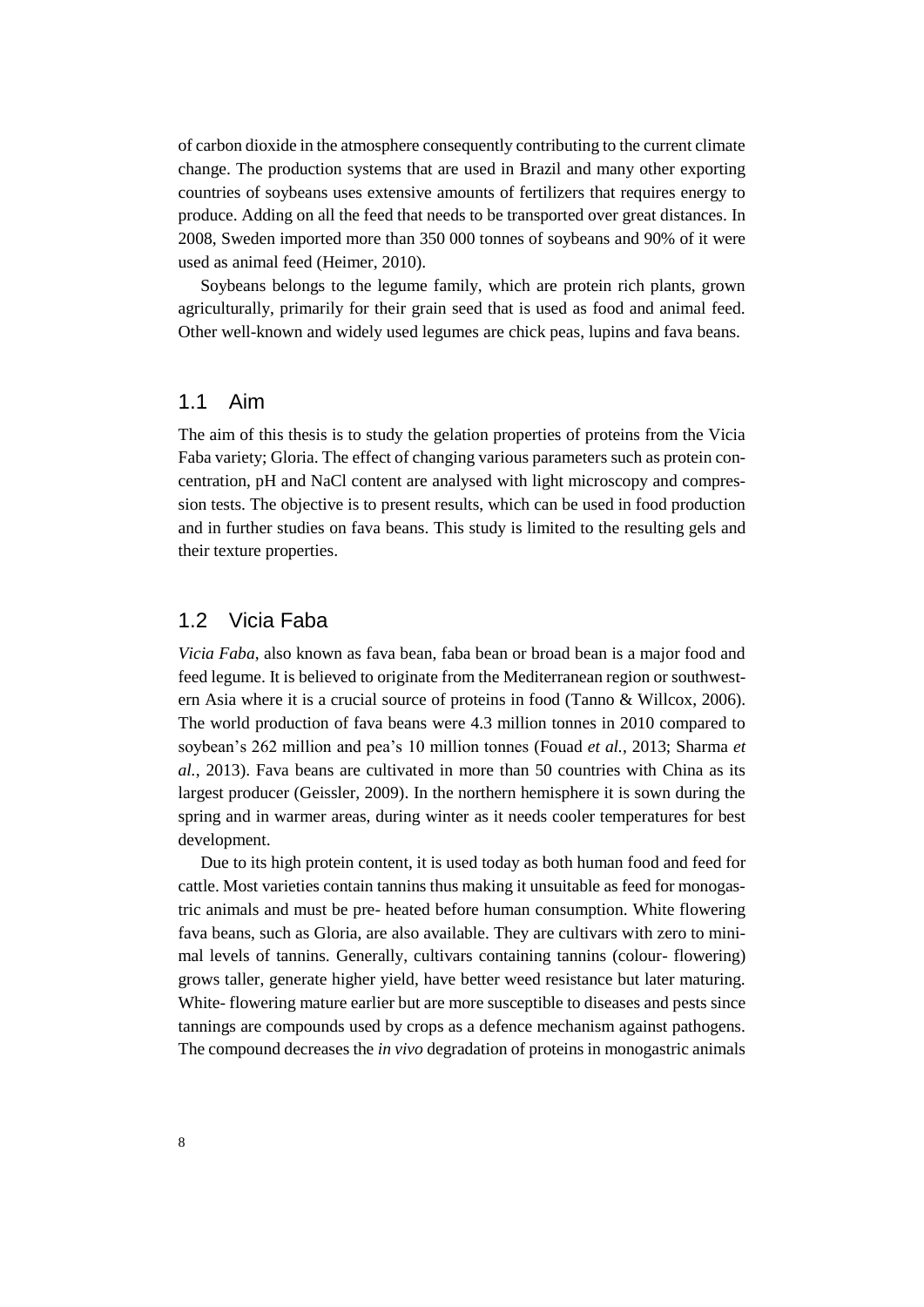leading to protein deficiency. Tannins have also been reported to affect the taste of feed negatively (Multari *et al.*, 2015; Crépon *et al.*, 2010).

*Vicia Faba* is also used with very good results as a break crop for cereals in agricultural systems. Studies have shown that intercrops between them increased the yield for both plants. Due to their tolerance for each other´s pests, *Vicia faba* decreases the occurrence of cereal cyst nematodes (CCN), which leads to increased yield. The crop also has the ability to fixate atmospheric nitrogen in symbiosis with rhizobium bacteria, limiting the need for additional nitrogen through the manure for itself and the subsequent plant (Crépon *et al.*, 2010). It is in many regards a good plant with good yield, but its harvest can be decreased by fungi such as *Peronospora viciae*, *Botrytis faabae* (chocolate spot) and *Aschochyta fabae* (ascochyta blight). In recent years *Phytophora pisi* have also become more common (Raynes, 1994). Consequently, it is crucial that the crop is not grown in the same field more than 6- 7 years apart and not less than 500 meters between fields to avoid spread by the wind (Jordbruksverket, 2014). Sowing time should also be considered to decrease risks of infection. In Sweden, the best sowing time is between Mars and April. Earlier sowing can promote disease development (ScandinavianSeed, 2017). Delayed sowing can reduce yield due to drought stress as the temperature is increased at flowering. Fava beans take about 110- 130 days to mature, depending on the variety.

The crop is sensitive to drought and tolerates water logging better than most legumes. It is therefore best grown in loams due to its high water holding capacity and often nutritional soil (Jordbruksverket, 2014).

#### <span id="page-12-0"></span>1.2.1 Vicia Faba in Sweden

Fortunately, loams are the dominating soil type in Sweden´s farmland, which means that domestic production of fava beans have the potential to replace imported soybean. The climate is also well fitted for the fava bean since it thrives in cool temperatures, are frost tolerant and do not do well in hot and dry climates.

 In 2016, 103 900 tonnes were harvested and half of it was grown in the production area between Gothenburg and Stockholm known as "Götalands norra slättbygder (Gns). Last year's harvest was an increase by 52%, compared to the average of the last five years (Jordbruksverket, 2017). The sudden intensification in recent years may be a result of the increased interest in domestic protein feed. It may also be a response to the new type of financial support, which was introduced in 2015 with the aim to decrease the European agriculture's impact on the climate. Increased harvesting of domestic legume generates an agriculture less dependent on imported feed.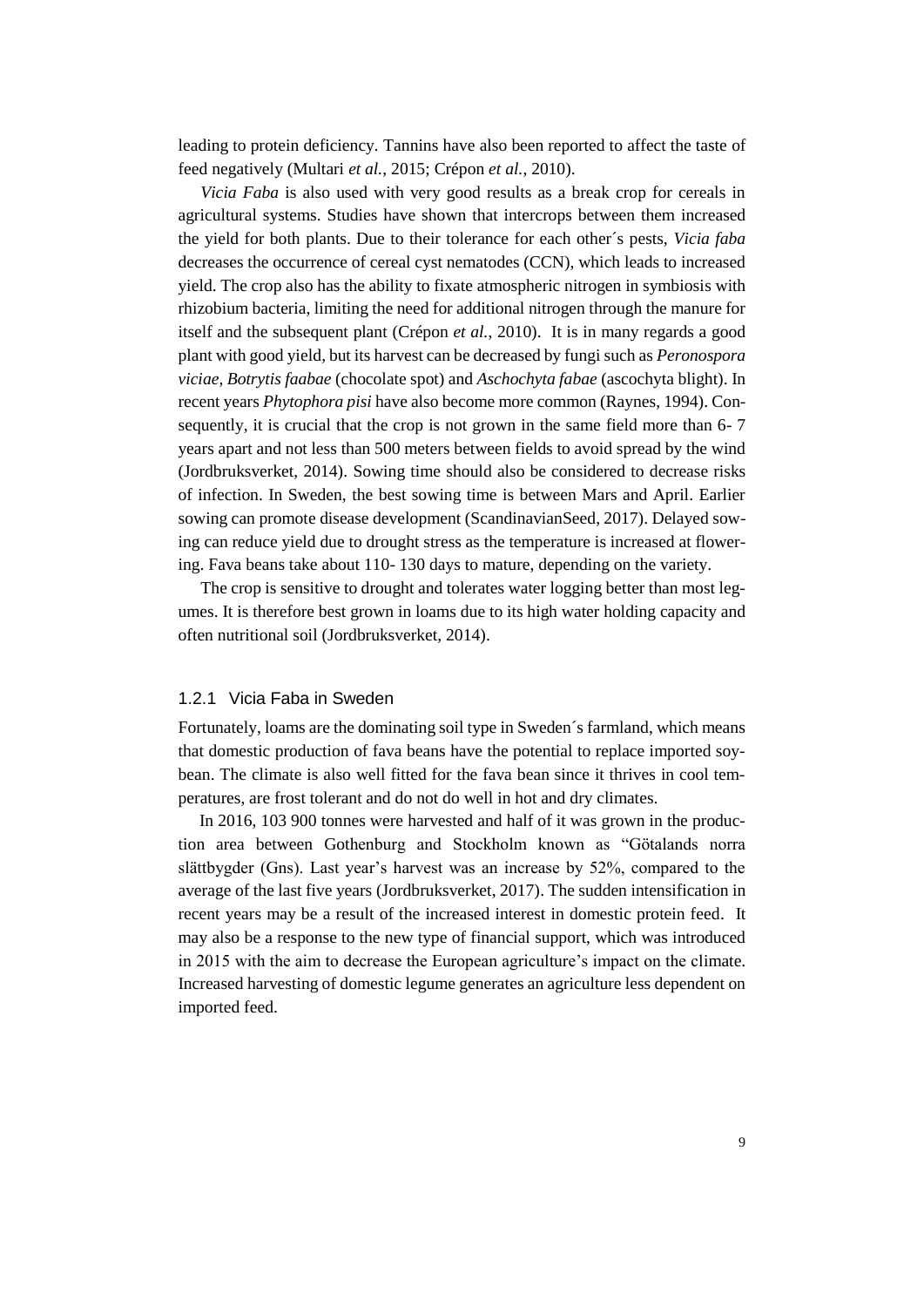#### <span id="page-13-0"></span>1.2.2 Protein content in Vicia faba

Commercial fava bean grain has a protein content of 24- 30%, depending on the variety. Just like other legumes, fava beans accumulate a lot of proteins during seed development. The major storage proteins are globulins, which consists of two highmolecular- weight proteins called legumin and vicilin, or 11S and 7S respectively. Globulins are soluble in salt solutions and dissociate into their subunits by exposure to extreme pH values. They comprise about 69- 78% of the total seed proteins. Globulins are generally rich in aspartic acid, glutamic acid, leucine and arginine. In the developing seed, vicilin is formed before legumin but the latter is synthesized at a faster rate and in the mature seed it predominates. Quantitatively legumin comprises about 40- 45% of the protein fraction and vicilin about 20- 25%. Followed by legumins and vicilins; albumins, prolamins and glutelins are the major protein portions in fava beans (Multari *et al.*, 2015; Makri *et al.*, 2006).

#### <span id="page-13-1"></span>1.2.3 Nutritional properties

The amino acid composition of the protein in fava beans are quite similar to other legumes and are characterized by a generally good nutritional quality with the exception of low sulphur amino acid and tryptophan concentration. In a diet it is easily compensated for by eating it with grains. In table 1, the amino acid composition of legumin and vicilin, which are the dominating protein fractions in fava beans, are shown.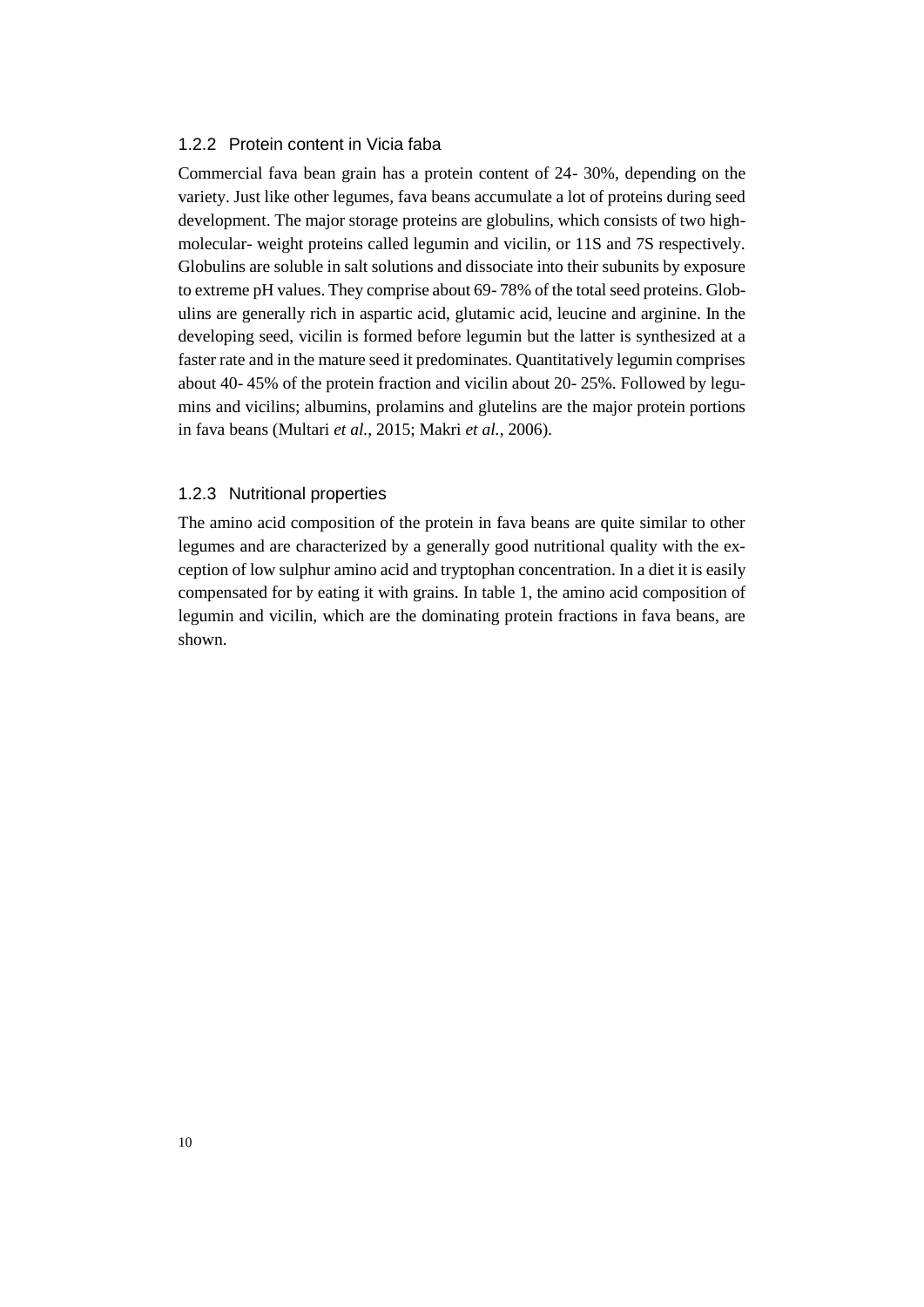| Amino acids   | V. faba 11S (%) | V. faba $7S(%)$ |
|---------------|-----------------|-----------------|
| Aspartic      | 10.60           | 11.60           |
| Threonine     | 4.28            | 3.27            |
| Serine        | 6.50            | 6.59            |
| Glutamic      | 16.40           | 15.30           |
| Glycine       | 7.40            | 5.00            |
| Alanine       | 6.10            | 4.87            |
| Valine        | 4.91            | 4.90            |
| Cystine       | 0.80            | 0.31            |
| Methionine    | 0.59            | 0.31            |
| Iso-leucine   | 3.98            | 5.12            |
| Leucine       | 7.84            | 9.21            |
| Tyrosine      | 2.61            | 2.59            |
| Phenylalanine | 3.56            | 5.20            |
| Lysine        | 4.57            | 7.13            |
| Histidine     | 2.44            | 1.95            |
| Arginine      | 7.95            | 5.59            |
|               |                 |                 |

Table 1. *Amino acid composition of legumin (11S) and vicilin (7S) fractions in fava beans. Values are amino acid residues shown as a percentage of the total number of residues present (Multari et al., 2015)*

Along with proteins, carbohydrates are the largest group making up to 40- 50%. Like most legumes it has a low content of fat, around 2%. Crude fibre content can vary from 8- 15%, All estimation differs greatly between varieties. Fava beans also holds non- nutrient secondary metabolites shown to be beneficial to human health.

 It is a staple food in Egypt where it is an important ingredient in the dish "ful medames". Although it is consumed widely in Mediterranean countries, it has yet not reached consumes in markets where meat is the predominant source of proteins in the diet. In such markets it is mainly used in salads (Multari *et al.*, 2015).

Fava beans also contains antinutritional compounds such as phytic acid, saponins, lectins and alkaloids, which in its raw state can reduce digestibility of proteins, leading to pathological conditions. But many of these can be reduced or eliminated by normal food processing methods that occurs during cooking, such as soaking and heat- treatment (Multari *et al.*, 2015; Vidal-Valverde *et al.*, 1998). As mentioned earlier, there are white- flowering varieties with barely non to zero- levels of some of the antinutritional compounds.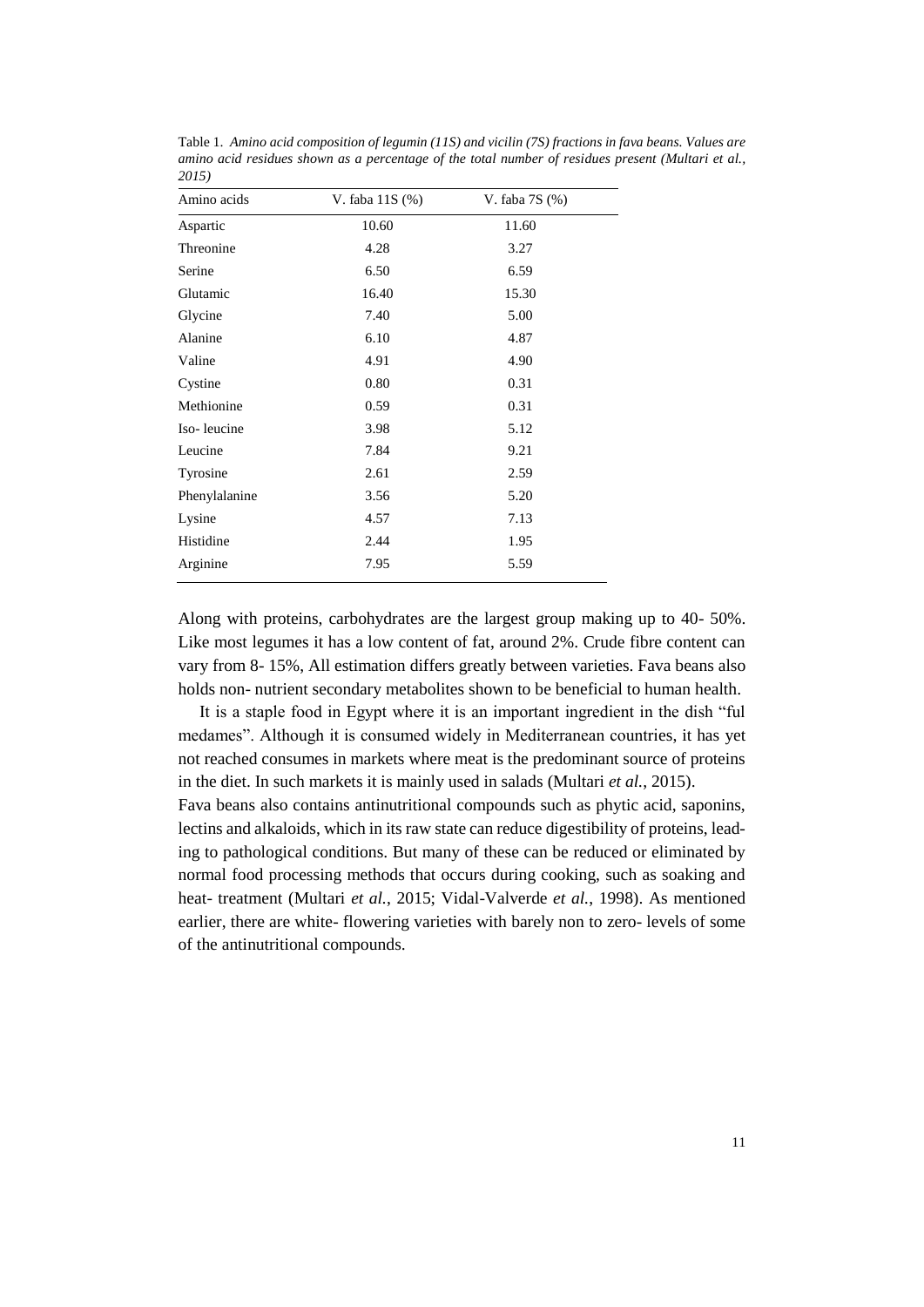#### <span id="page-15-0"></span>1.2.4 Fava beans in food product development

Several studies on substituting parts of a food ingredient with fava bean flour or isolates have been conducted. Gimenez and others (2012) substituted wheat flour with fava bean flour in order to make fortified pasta. The fortified flour had higher water absorption and lower dough developing time. Another study done by the same researcher concluded that the addition of 30% fava bean flour to corn pasta contributed to an increase in the nutritional quality of the pasta without affecting their texture or flavour (Giménez *et al.*, 2016). Further studies made on the characteristics of extruded fava beans maintained that protein and starch content was not affected in the extrusion process of fava beans, hence could be used in extrusion cooking with wheat (Liene & Sandra, 2016). Studies on the addition of fava bean flour to wheat flour to make pita bread has also been conducted. Sensory analysis showed that pita bread produced from flours replaced with 5% and 10% fava bean flour did not affect sensory acceptability whereas all breads were improved nutritionally (Ajo, 2013).

### <span id="page-15-1"></span>1.3 Gelation in foods

Many food products contain components with the ability to form gels during heating or cooling. This property is vital in many foods such as yogurts, eggs, jellies, meat and products made from them. The gelling agents in foods are usually proteins or polysaccharides. There is no clear definition of a gel, but they are commonly known as three- dimensional networks, with the ability to entrap a large amount of water by aggregated biopolymers or colloidal particles. The result is a structure with the characteristics of a solid material. It can also be considered as a three- dimensional network with high moisture content that resists flow during pressure. They are held together by weak intermolecular bonds like hydrogen bond, electrostatic forces, Van der Waal forces and hydrophobic interactions (Fleming *et al.*, 1975). Some gels with proteins as the gelling agent are held by disulphide bonds between cysteine residues.

The gel formation can either be triggered by heating or cooling. Example of those are egg white and gelatine, respectively. The gelation process largely depends on temperature, concentration of gelling agents, pH, presence of ions and time. The limit to how low the concentration of a gelling agent can be is defined as the least gelling concentration (LGC) or the critical concentration, and it differs for every protein/ polysaccharide. (Hartmann & Schmandke, 1988).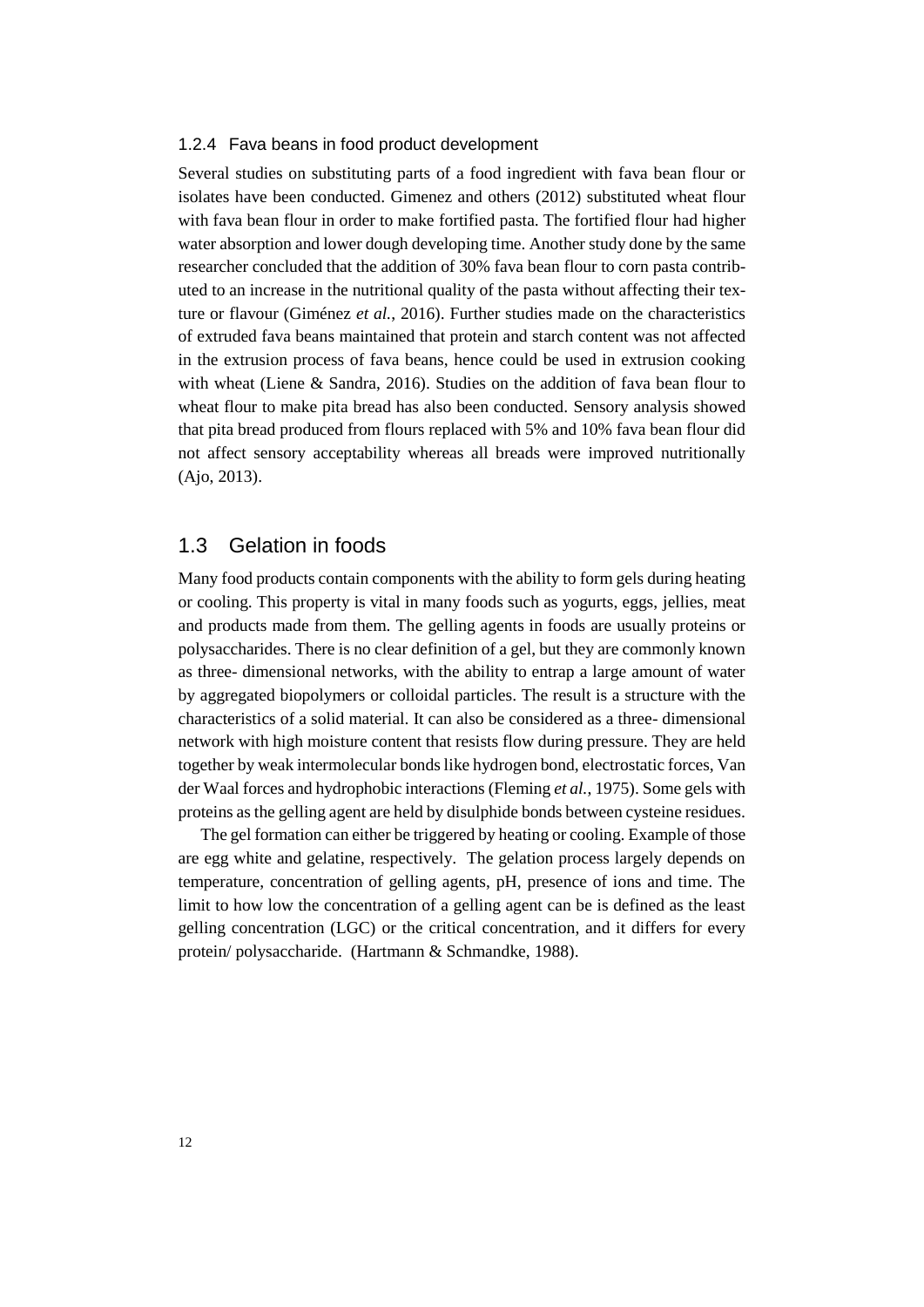#### <span id="page-16-0"></span>1.3.1 Gelation of fava beans

Previous studies made on gelling properties of fava bean flour indicated a firm gel in low flour concentration (12% at pH 7) and an overall good gelling capacity over a wide range of pH. One study obtained a least gelling concentration of 14% for protein isolates (Fernández-Quintela *et al.*, 1997). However, since gels have an incomplete definition, the results vary greatly between studies. Other differences are extraction methods and used conversion factors when determining protein content. Besides protein content, different methods also provide varying amount of starch granules, which may have a significant effect on gel strength. In food stuff e.g., surimi- based products; starch is added to enhance the gel strength (Hunt *et al.*, 2009). During gel formation, starch granules absorb water and swell. When heated, they interact with protein and gelatinize, thus increasing gel strength (Paker & Matak, 2017). Studies have shown that the effect starch granules have on protein gels is also dependent upon the starch type because of their differences in amylose to amylopectin ratio and swelling power. Potato starch for example, has a higher content of amylopectin than wheat starch and therefore produces firmer and more cohesive gels (Kim  $& Lee$ , 1987). The effect starch granules from fava beans have on protein gels is relatively unknown and will not be considered in this study but may still affect the results.

The gelation process from proteins in fava beans is thermo- irreversible. Sufficient heat causes protein denaturation, where after disulphide bonds are formed and hydrophobic amino acid residues are exposed. Further heating causes aggregation and interactions between proteins, forming a gel. pH primarily affects the net charge of the proteins in the solution. At the isoelectric point, due to a net charge of zero, protein aggregation is favoured rather than protein denaturation, which results in a texture reminding of a curd instead of a gel (Makri *et al.*, 2006). Vicilin in fava beans have an isoelectric point of 5.5, meanwhile legumin has an isoelectric point of 5.0 (Danielsson, 1950).

As mentioned earlier; globulins are soluble in salt solutions. At alkaline pH, increase in ionic strength e.g. by the addition of NaCl lowers the solubility of proteins and will have the same effect as adjusting the pH closer to the isoelectric point. Chen and others observed increasing heterogeneous gels from soybean proteins when increasing NaCl content (Chen *et al.*, 2017a; Chen *et al.*, 2017b).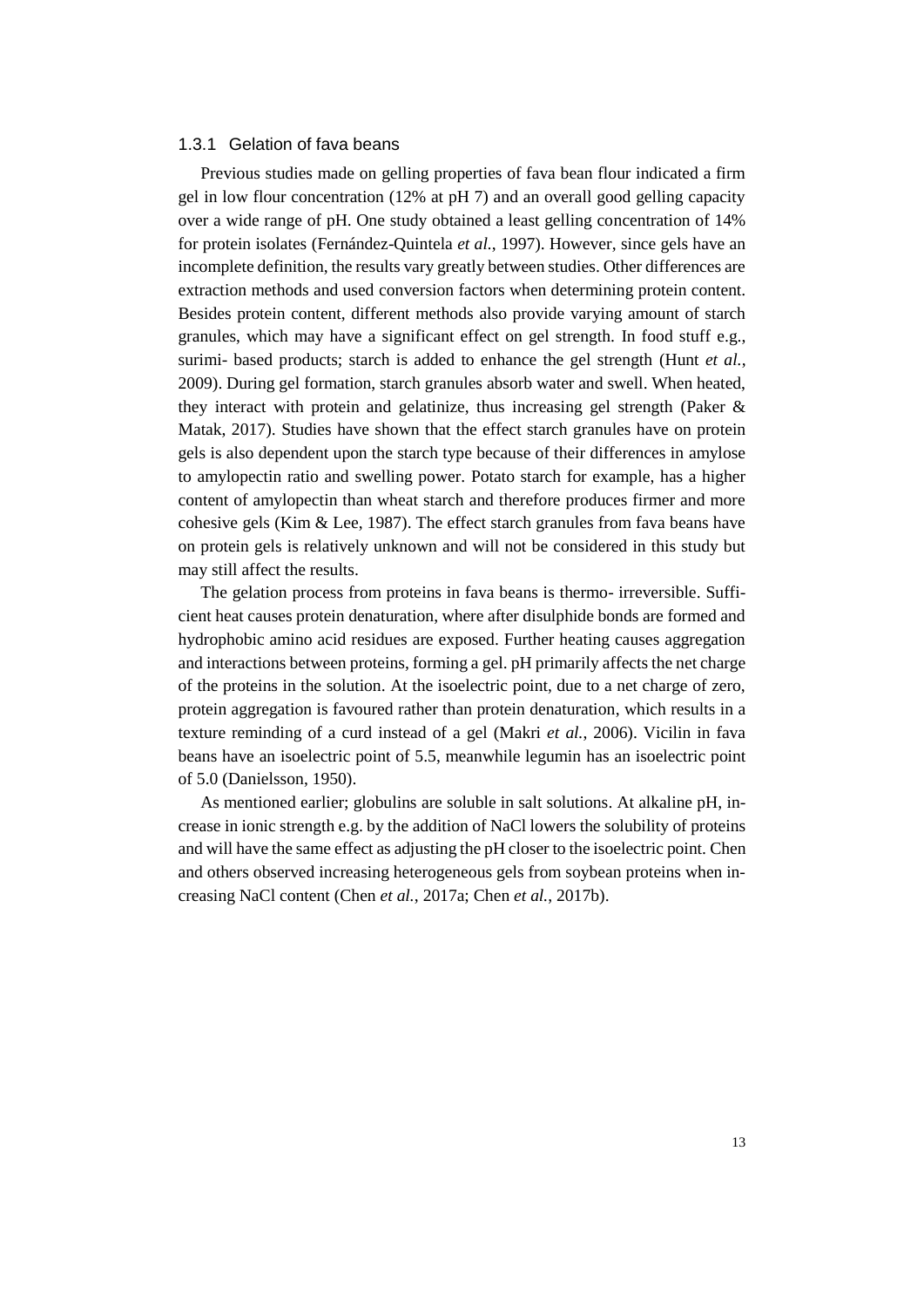### <span id="page-17-0"></span>1.4 Texture analysis- compression test

There are various tests to analyse mechanical properties of materials such as tensile tests, penetration tests and in this case; compression tests. It is one of the most common texture tests used and it is important for the understanding of behaviour of food materials during production and consumption. A sample is placed on a flat surface and compressed, commonly by a cylindrical shaped form. Tests are performed by compression to a given force (stress), a given position or a percentage of the original height of the sample, also known as strain. After compression a stressstrain curve is obtained for further analysis. Stress is the force applied per unit of area and reflects the firmness of the gel (y- axis). The hardness of a material is defined as the maximum stress at the first break. Strain (x- axis) is an indication of cohesive properties. Cohesiveness may be measured as the rate at which the material disintegrates under mechanical action. Fracturability or brittleness is defined as the strain and stress at the first significant break in the curve. Adhesiveness is a difficult parameter to estimate in compression tests of gels. It is defined as the negative force area as the probe is moving back. The difficulties lie in assuring that gels do not stick to the probe after compression since the added weight to the probe will give a false curve. Stress- strain curves are affected by sample- width and height and the ratio between them should consequently be equal to be comparable. Generally, the sample should be cylindrical shaped with a length to diameter ratio of  $>1$ . The results can also be affected by the used compression force and speed.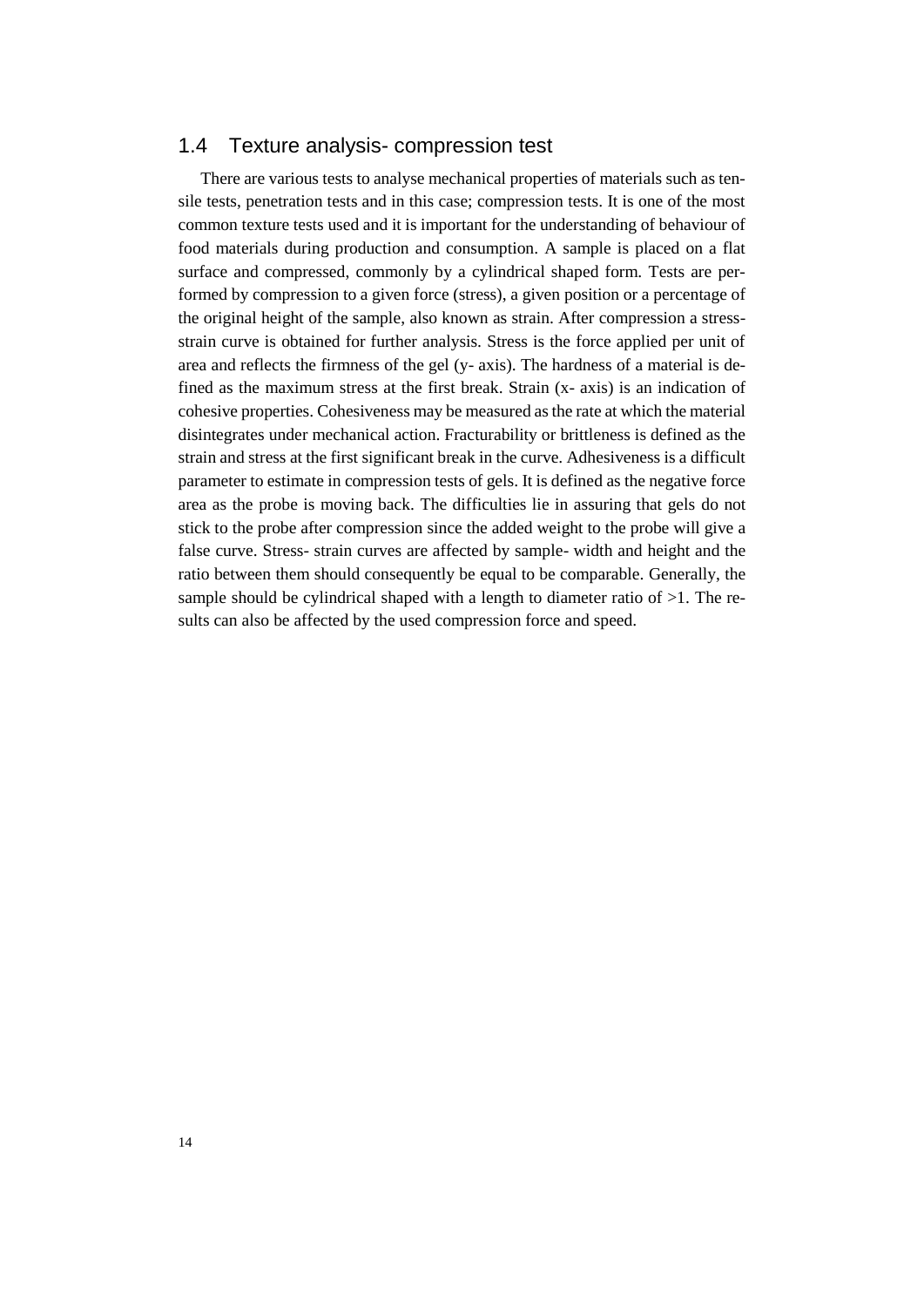

*Figure* 1*.* Example of a stress- strain curve obtained after compression test.

Figure 1 is a typical stress- strain curve obtained from a compression test. Even though stress is in reality; force divided by compression area, the ratio between force and stress are equal when the compression area is the same. One can initially see a linear relationship between stress (force) and strain. This is the elastic region of the curve and a deformation of the material within this region would only return to its original shape. The relationship is defined as Hooke's Law, where the ratio between stress to strain is constant. The ratio between stress and strain in this region is called Young's modulus and curves with high values are stiff meanwhile those with low are flexible. The minimum amount of stress that is required to cause a permanent deformation is called yield point. From this point and forward, the material is in the plastic region. If the curve has a sudden decrease as in figure 1, the material is seen as brittle. If it is declining slowly it is a ductile material (Roylance, 2001). The ductility of a material is a measurement of the extent to which a material will deform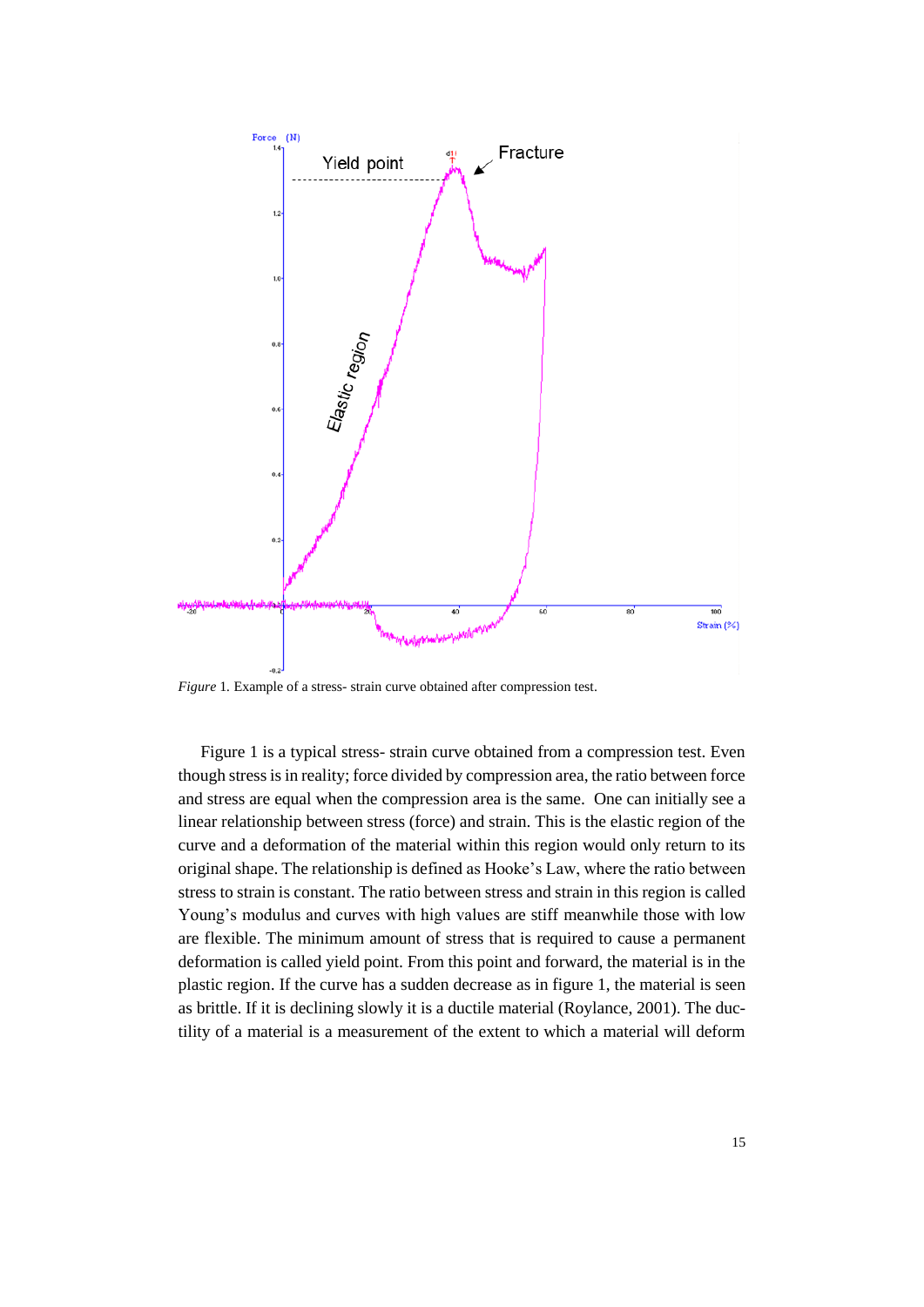before fracture. Ductility is an important factor in many forming operations in food e.g. extrusion (TextureTechnologies, 2014).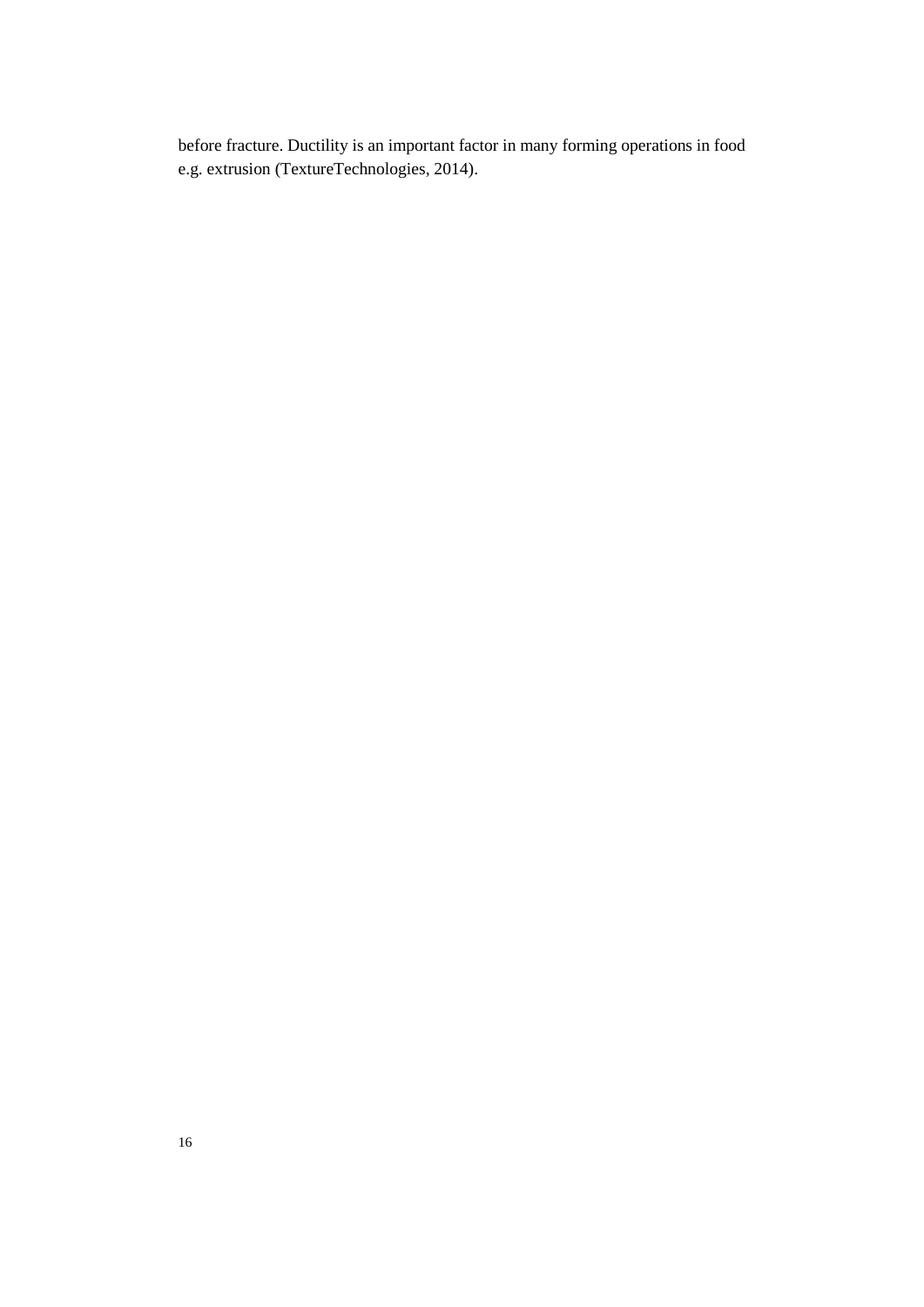## <span id="page-20-0"></span>2 Materials and methods

This thesis focused on gelation of extracted proteins from dehulled fava beans of the variety Gloria. Two different extraction methods were used and gelation as a function of pH, concentration and sodium chloride concentration was studied. Means and standard deviation was calculated by using the software Minitab.

Table 2. *Chemical constituents in the fava bean variety; Gloria (Jezierny et al., 2010; Makkar et al., 1997)*

| Variety | Crude protein | Ash | Starch | Lipid content Crude fibre |     |  |
|---------|---------------|-----|--------|---------------------------|-----|--|
| Gloria  | 30%           | 4%  | 42%    | 2%                        | 13% |  |

### <span id="page-20-1"></span>2.1 Protein extraction

Protein extraction from fava beans were carried out with two different methods. One is partly based on the method used for tofu production; soaking, pH adjustment and removal of larger components. The other method is based on alkali extraction of protein from milled beans. Extracts from both methods were later freeze dried for further handling.

#### <span id="page-20-2"></span>2.1.1 Bean milk extraction

Fava beans were soaked for 10 h with a water to bean ratio of 2:1. Subsequently, more water was added to obtain a water to bean ratio of 3:1. The beans were later mixed in a high- speed blender (2 x 2 min). pH was adjusted to 8 with 5 M NaOH and the slurry was stirred for 1 h before centrifugation at 3700 g  $(20 °C, 15 min)$ . The supernatant was saved and freeze- dried for 4 days. The extraction was performed two times but only one batch was used in protein and dry content analysis.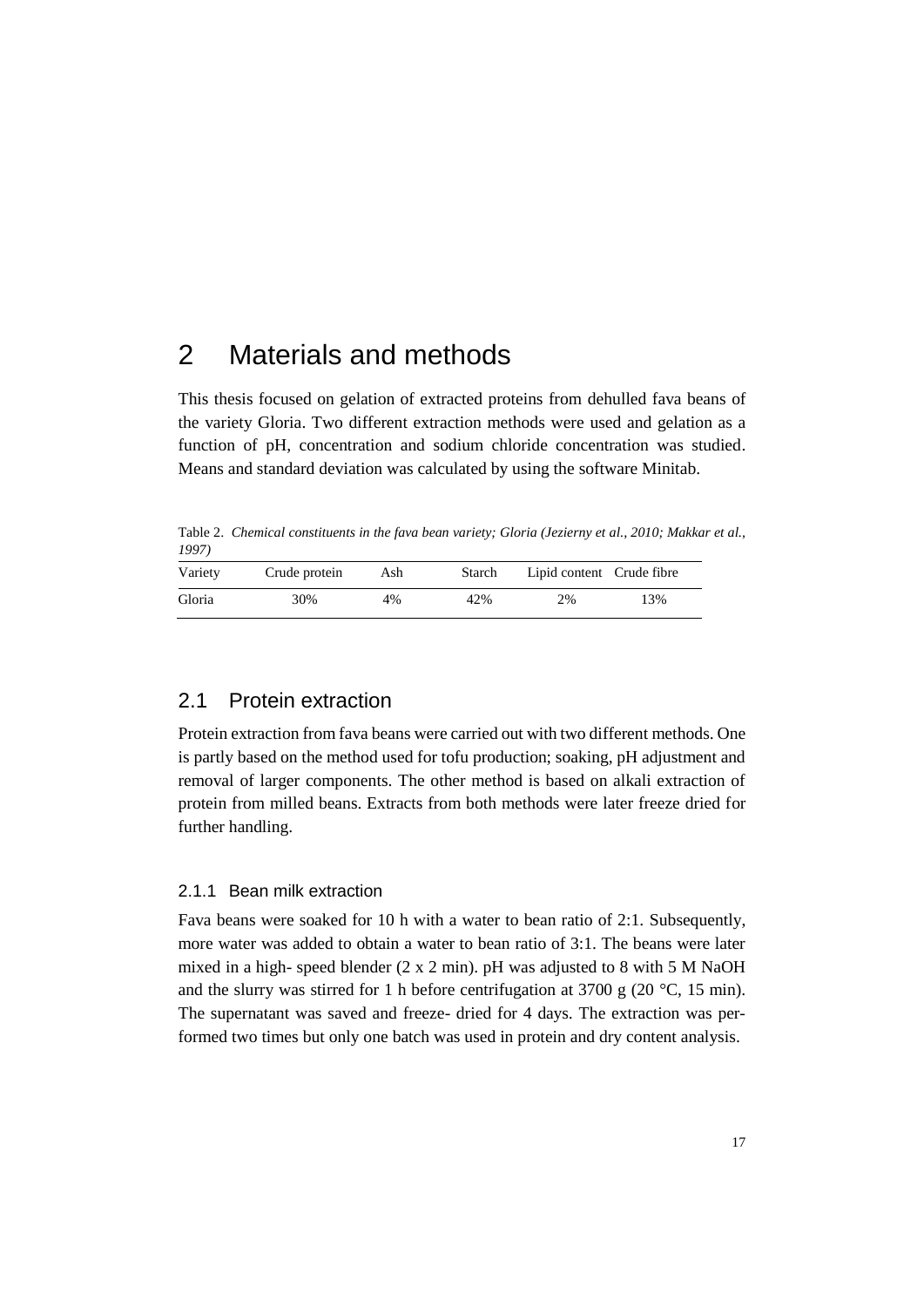#### <span id="page-21-0"></span>2.1.2 Alkaline extraction

Finely milled fava bean flour was mixed with distilled water at a solid-to- solvent ratio of 1:10 (w/v) to make a slurry. The pH of the slurry was adjusted to 8.0 with 5 M NaOH and incubated at room temperature (20  $\pm$  2 °C for 1 h under continuous stirring). The slurry was then centrifuged at 3700 g (20 °C, 30 min) in a Multifuge 3 S/ 3 S-R centrifuge to remove insoluble materials. The pellet was discarded, and the pH of the supernatant readjusted to 4.0 with 6 M HCl. The supernatant was incubated at room temperature for 2 h under continuous stirring and later centrifuged at 3700 g (20 ℃, 30 min). The pellet was collected and re- dispersed in distilled water in a ratio of 1:10 (w/v) with adjustment of pH to 4.0 if required. The re- dispersed suspension was centrifuged at 3700 g (20  $\degree$ C, 30 min), following this, the pellet was collected, freeze-dried and grounded.

#### <span id="page-21-1"></span>2.1.3 Protein determination and dry content

Protein content of extracted isolates were determined by the Kjeldahl method. It is a method used commonly for estimating protein content in foods by quantitatively determining nitrogen content and converting it to protein content with the conversion factor 6.25. Protein content for this study was calculated by using the conversion factor 5.4 instead of 6.25, which have been reported to be more accurate for legumes.

<span id="page-21-2"></span>For dry content analysis, protein extracts were heated for 4 h in 105 ℃. Samples were weighed before and after heat- treatment to calculate dry content.

### 2.2 Gel formation

Gel formation properties of the extracted proteins was examined according to figure 2. Every point was replicated three times with two measurements at each replicate. Gels from the alkali extracts were made from three different batches, meanwhile gels from the bean milk extracts were made from a total of two batches. Gels were studied with compression tests and microscopy.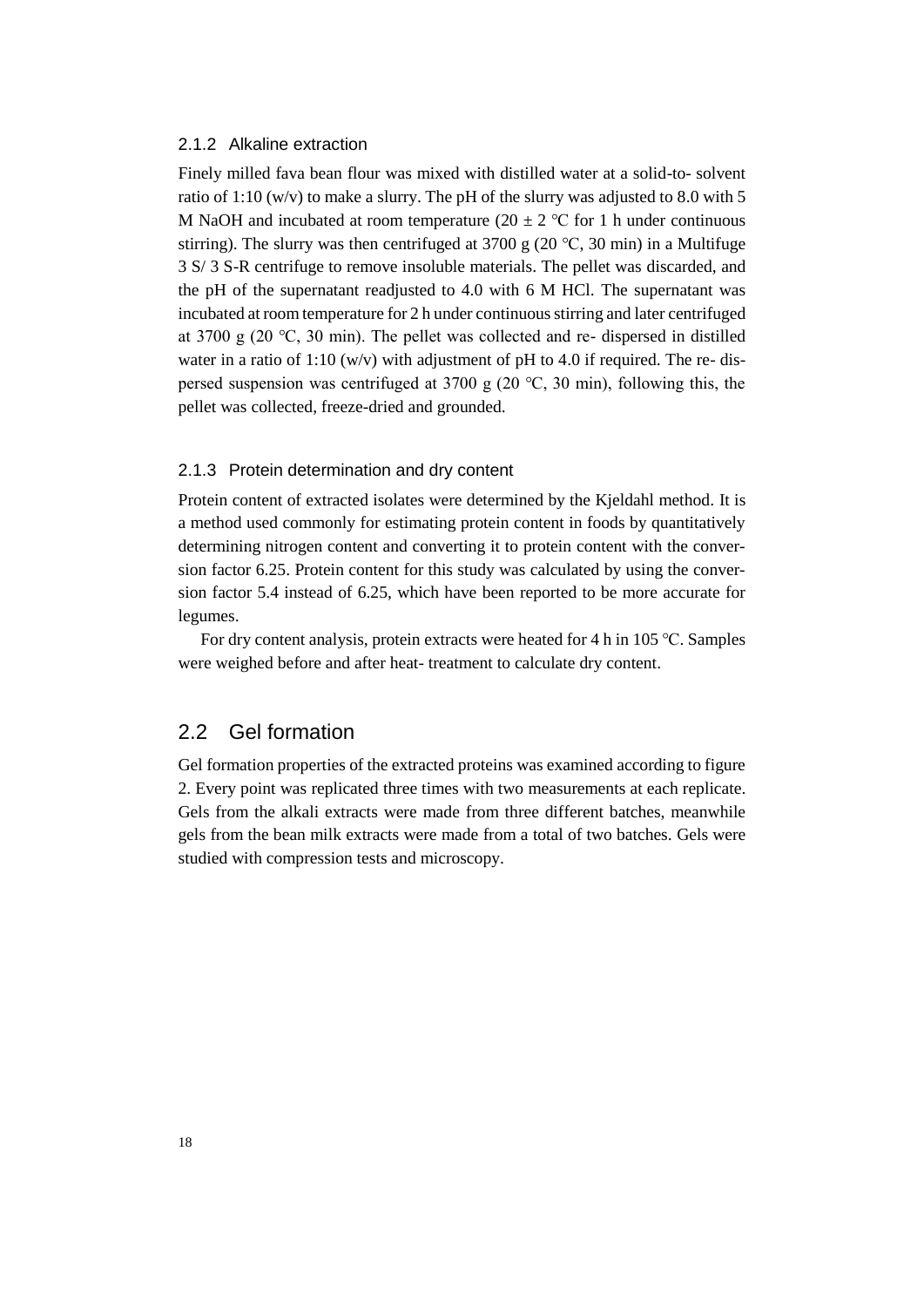

*Figure* 2*. Gels were made according to the picture where every parameter was performed.three times*. (Sohail Ehsanzamir, SLU)

#### <span id="page-22-0"></span>2.2.1 Gelation

Protein isolates were dispersed in distilled water to obtain a final concentration of 15% (w/w) pure protein-to- solvent ratio, after pH adjustment. The pH of the alkali extracts was adjusted to 8.0 with 5 M NaOH during continuous stirring and thereafter stirred for 1 h to solubilize as much proteins as possible. The slurry was then adjusted to 7.0 or 5.0 with 6 M HCl. After each adjustment, the slurry was stirred for 15 minutes. Bean milk isolates already had a pH of 8.0 and therefore stirred for only 15 minutes and then directly treated with HCl. Gels were made in beakers that were sealed with aluminium folia and rubber bands. 2% (w/w) NaCl were added to samples. The beakers were put in 95 ℃ water bath (30 min) and cooled to room temperature (20 ℃), also in a water bath.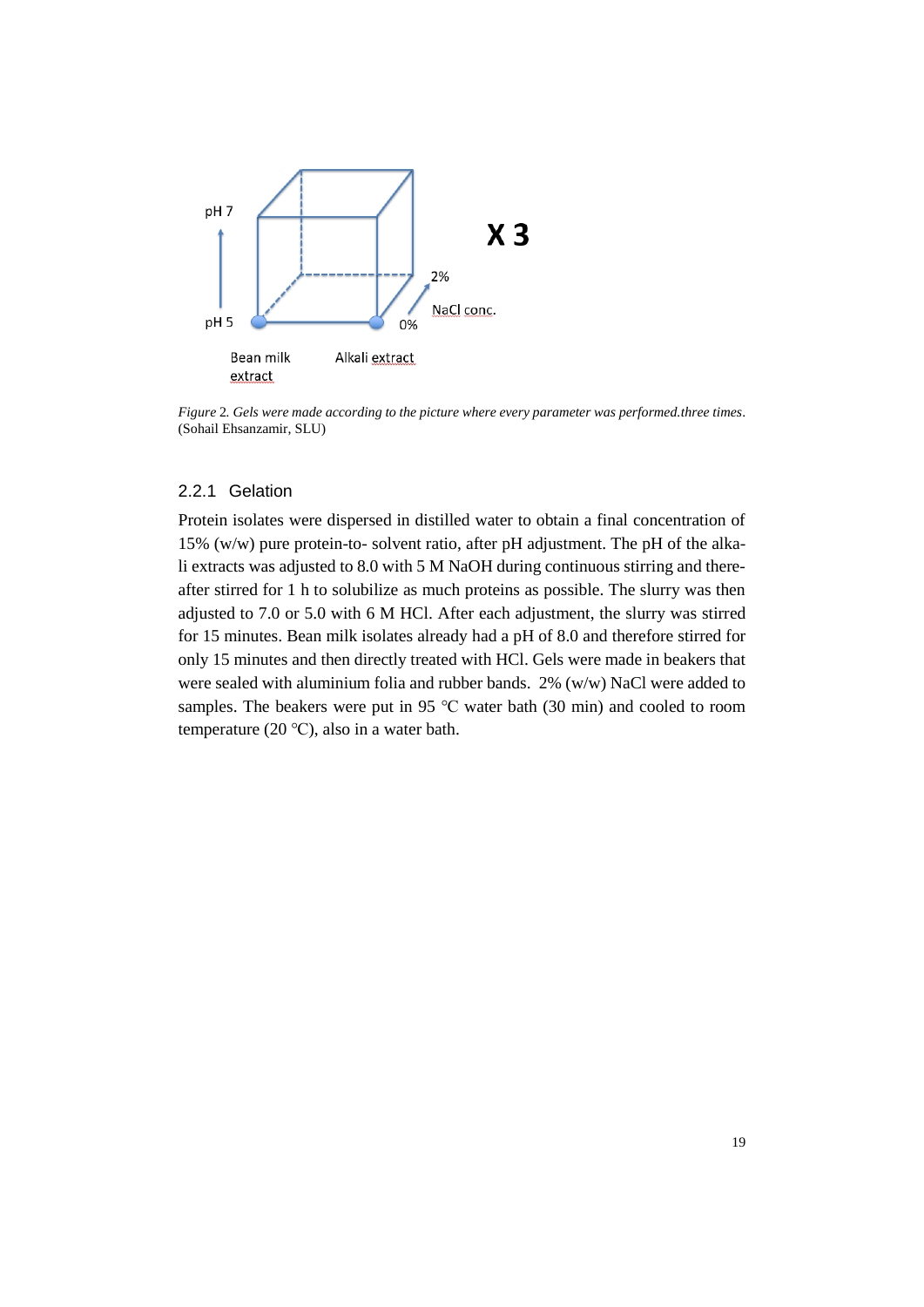

Stirring, 15 min

*Figure* 3*.* Procedure for making gels from alkali extracts and bean milk extracts. Alkali extracts starts at pH 4 meanwhile bean milk extracts at pH 8, which were also stirred for 15 min instead of 1 h (Sohail Ehsanzamir, SLU).

#### <span id="page-23-0"></span>2.2.2 Least gelling concentration

Gels with protein concentrations between 6- 15 % were made at pH 5 and pH 7 in test tubes with the width of 1 cm. Samples containing 2% NaCl were also made. The least gelling concentration was defined as the protein concentration at which there was no observed flow of gels when test tubes were put upside- down. Gels were recognized as firm when able to take them out from the test tubes without falling apart. Samples were divided in no gels (-), soft gels (O) and firm gels (X).

#### <span id="page-23-1"></span>2.2.3 Compression test

Samples were cut in cylindrical shaped forms with a diameter of 11 mm and height of 15 mm. Compression tests were carried out with a Stable Micro Systems TA-XT2. The texture analyser was fitted with a 35 mm in diameter cylindrical metal compression plate. Trigger force was set at 0.98 N. Pre-and post-test speed was adjusted to 2.00 mm/s and test speed to 1.00 mm/s during measurements. The samples were compressed to reach 60% of its height.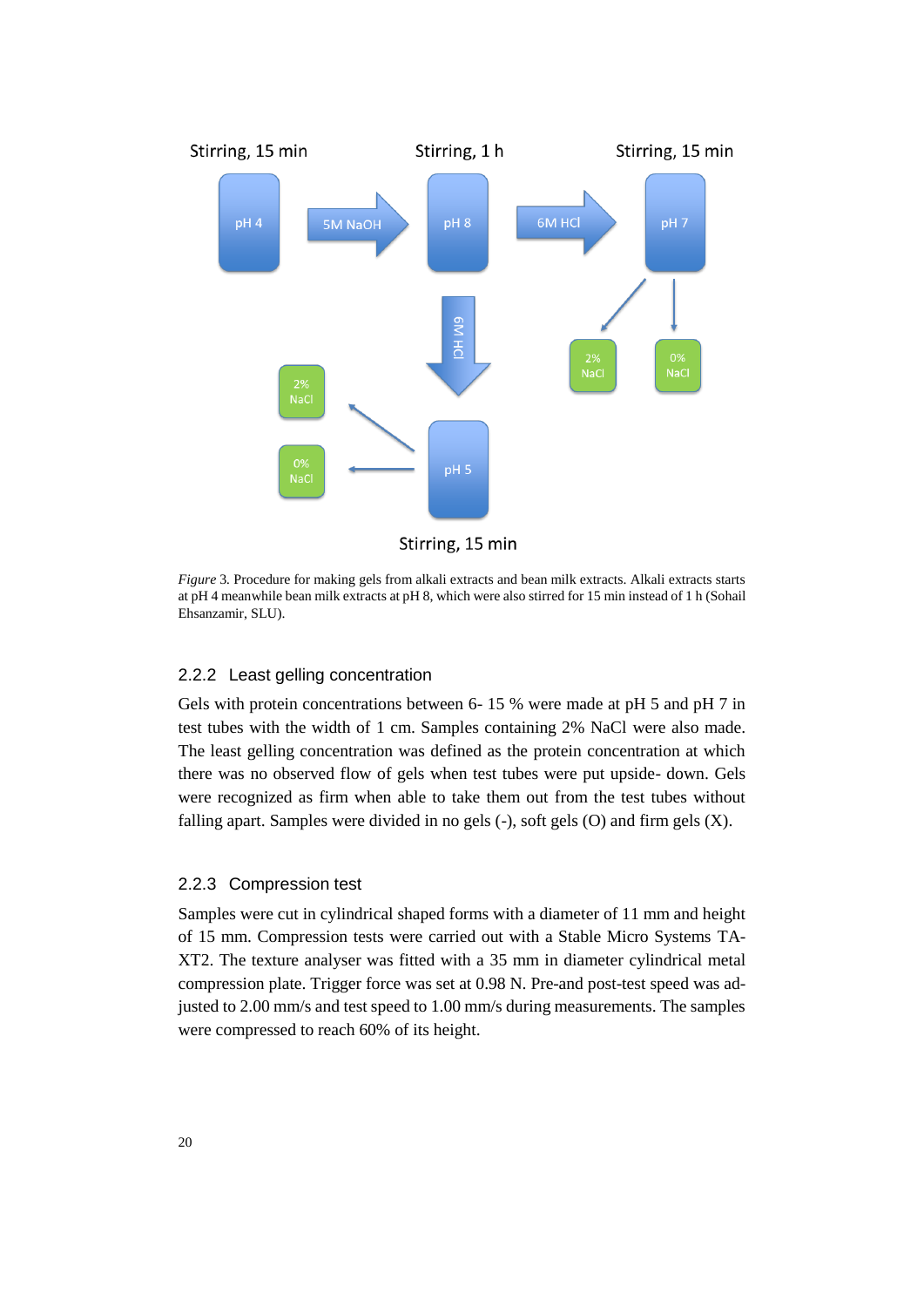#### <span id="page-24-0"></span>2.2.4 Microscopy analysis

Gels were cut in approximately 2 x 2 mm and put in 1 M phosphate buffer (pH 7.2) with a mixture of 4% formaldehyde and 1% glutaraldehyde solution for 24 h. Plastic imbedding was performed with a tissue processor (Leica EM TP) according to the program presented in table 3.

| <b>Steps</b>   | Solutions                 | Time             | Temp °C | Agitation |
|----------------|---------------------------|------------------|---------|-----------|
| 1              | Phosphate buffer          | $10 \text{ min}$ | 18      | Yes       |
| $\overline{2}$ | Phosphate buffer          | $10 \text{ min}$ | 18      | Yes       |
| 3              | 30% ethanol               | $10 \text{ min}$ | 18      | Yes       |
| 4              | 50% ethanol               | $10 \text{ min}$ | 18      | Yes       |
| 5              | 50% ethanol               | $10 \text{ min}$ | 18      | Yes       |
| 6              | 70% ethanol               | $10 \text{ min}$ | 18      | Yes       |
| 7              | 70% ethanol               | $10 \text{ min}$ | 18      | Yes       |
| 8              | 90% ethanol               | $10 \text{ min}$ | 18      | Yes       |
| 9              | 90% ethanol               | $10 \text{ min}$ | 18      | Yes       |
| 10             | 95% ethanol               | $10 \text{ min}$ | 18      | Yes       |
| 11             | 95% ethanol               | $10 \text{ min}$ | 18      | Yes       |
| 12             | 100% ethanol              | 1 <sub>h</sub>   | 18      | Yes       |
| 13             | 100% ethanol              | 1 <sub>h</sub>   | 18      | Yes       |
| 14             | 1:1 LR white-100% ethanol | 1h               | 18      | Yes       |
| 15             | LR white                  | 12h              | 18      | Yes       |
| 16             | LR white                  | 1h               | 20      | No        |

Table 3. *Program for plastic imbedding of gels*

After the program, gels were transferred to small gelatin capsules filled with LR white resin. The containers were sealed and heated in an oven (24 h, 55 ℃). Samples were cut (1000 nm) with an ultramicrotome (Leica EM UC6) and stained with iodide and light green. Micrographs were taken with a Nikon Eclipse Ni- U Upright Microscope, objective x40 with a N.A 0.95 and image resolution 2560 x 1920.

### <span id="page-24-1"></span>2.3 Statistical analysis

All statistical analysis was performed using Minitab. Means and standard deviations were calculated, and the sample variance was plotted in individual value plots. Oneway ANOVA tests was performed at a significance level of 0.05 followed by pairwise comparisons. A factorial design was used but not in the statistical evaluation.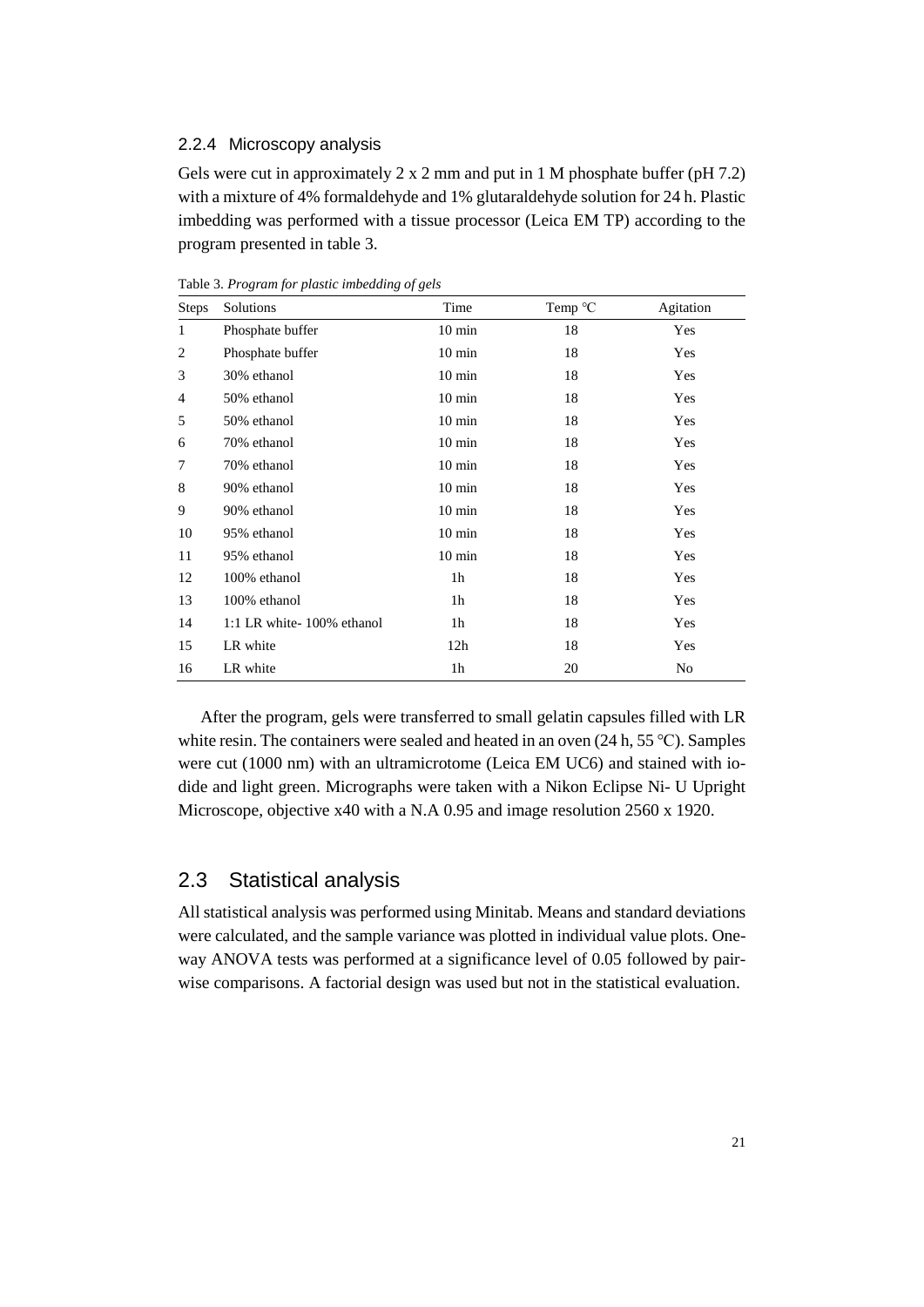## <span id="page-25-0"></span>3 Results

Gels were named after method of extraction, pH and NaCl content. All names and description of them are shown in table 4. The letter before pH defines which isolates were used, the number after pH states the pH of the gel.

Table 4. *Name and description of tested gels*

| Name              | Description                                |
|-------------------|--------------------------------------------|
| APH7              | pH 7 gels from alkali extract              |
| $APH7 + NaCl$     | pH 7 gels from alkali extract with NaCl    |
| APH <sub>5</sub>  | pH 5 gels from alkali extract              |
| $APH5 + NaCl$     | pH 5 gels from alkali extract with NaCl    |
| BMPH7             | pH 7 gels from bean milk extract           |
| $BMPH7 + NaCl$    | pH 7 gels from bean milk extract with NaCl |
| BMPH <sub>5</sub> | pH 5 gels from bean milk extract           |
| $BMPH5 + NaCl$    | pH 5 gels from bean milk extract with NaCl |

### <span id="page-25-1"></span>3.1 Protein content

Protein contents in table 5 are calculated on dry basis. The results show that alkali extracts have higher protein content than bean milk extracts.

Table 5. *Protein content of fava bean flour and different methods of extraction after correction for dry content. Protein content was calculated with the conversion factor 5.4*

| Sample            | Protein content (%) |
|-------------------|---------------------|
| Fava bean flour   | $29.4 + 0.4$        |
| Alkali extract    | $79.8 + 3.0$        |
| Bean milk extract | $61.0 + 1.4$        |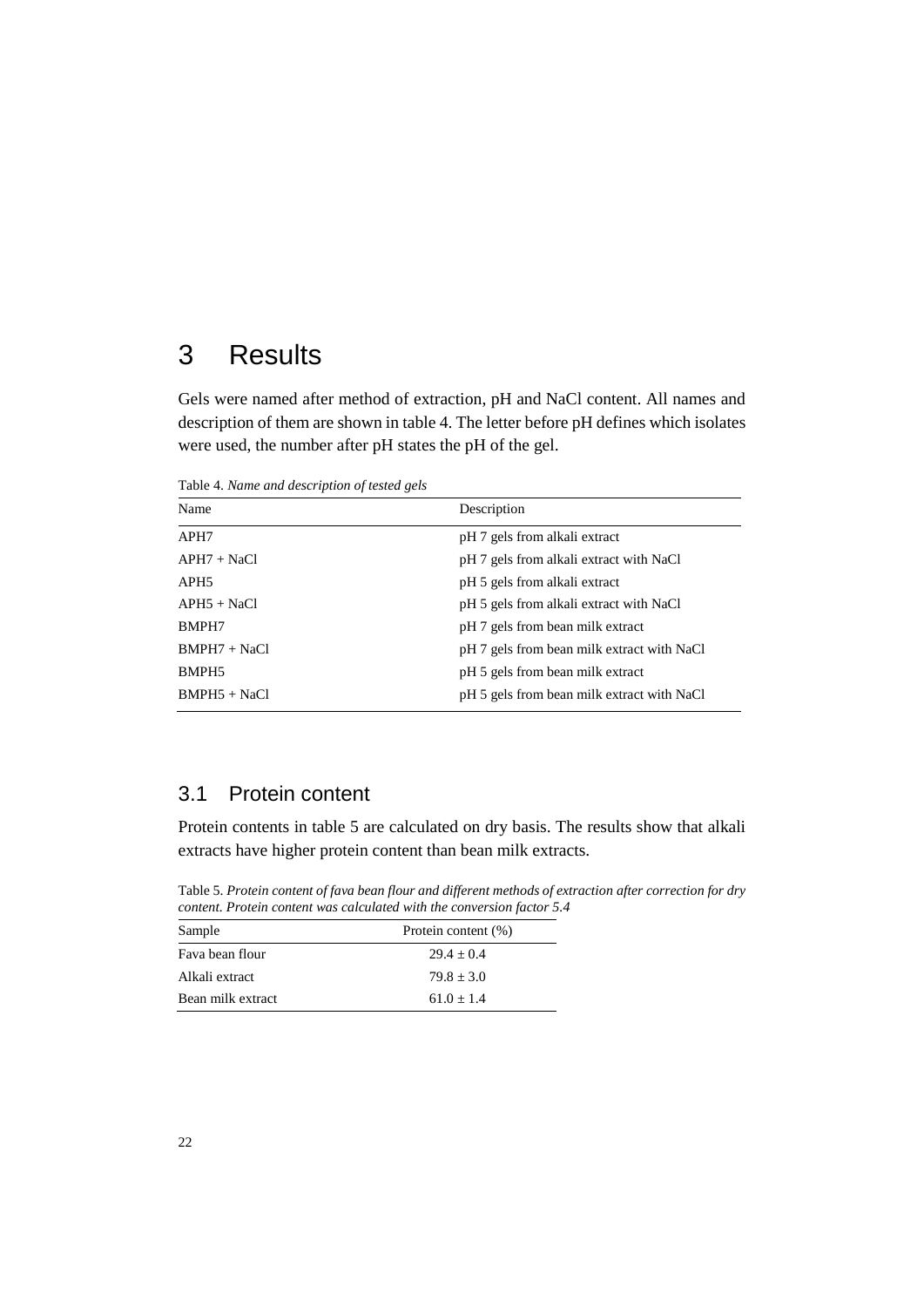### <span id="page-26-0"></span>3.2 Least gelling concentration (LGC)

Lowering pH from 7 to 5 results in a colour change from yellow/brown at pH 7 to white at pH 5. The texture of pH 5 gels reminded more of a curd than a gel. The addition of NaCl in pH 7 also marks a minor colour shift as can be seen in figure 4.



*Figure* 4*.* LGC for APH7 (left) and APH7 + NaCl (right). Protein concentration decreases from 15- 6% from left to right (Photo: Sohail Ehsanzamir, SLU)

The results from figure 4 and the rest of the samples are compiled in table 6 for an easier overview. Bean milk extracts had an overall lower LGC than alkali extracts. Adjusting pH from 7 to 5 and adding 2% NaCl lowered LGC further in both extracts. The possible effect of NaCl on the LGC of BMPH5 was not observed since it would be out of range. Although LGC varied greatly between samples, they all formed firm gels at 12- 14%.

| Concen-<br>tration % | APH7     | $APH7+$<br><b>NaCl</b> | APH <sub>5</sub>                   | $APH5+$<br><b>NaCl</b> | BMPH7    | BMPH7<br>$+$ NaCl                  | BMPH <sub>5</sub> | BMPH <sub>5</sub><br>$+NaCl$ |
|----------------------|----------|------------------------|------------------------------------|------------------------|----------|------------------------------------|-------------------|------------------------------|
| 6                    |          |                        |                                    | ∩                      |          | O                                  | $\Omega$          | ∩                            |
|                      |          |                        | $\scriptstyle\rm\scriptstyle{(1)}$ | $\Omega$               |          | $\mathcal{L}$                      | O                 |                              |
| 8                    |          | $\Omega$               | O                                  | $\Omega$               | O        | O                                  | O                 |                              |
| 9                    |          | $\Omega$               | O                                  | $\Omega$               | $\Omega$ | റ                                  | O                 |                              |
| 10                   | റ        | $\Omega$               | ∩                                  | $\Omega$               | $\Omega$ | 0                                  | ∩                 |                              |
| 11                   | $\Omega$ | ∩                      | ∩                                  | $\Omega$               | O        | $\scriptstyle\rm\scriptstyle{(3)}$ | ∩                 |                              |
| 12                   | X        | X                      | O                                  | $\Omega$               | X        | $\Omega$                           | Ω                 |                              |
| 13                   | X        | X                      | $\Omega$                           | X                      | X        | X                                  | X                 | ∩                            |
| 14                   | X        | X                      | X                                  | X                      | X        | X                                  | X                 | X                            |
| 15                   | X        | X                      | X                                  | X                      | X        | X                                  | X                 | X                            |

Table 6. *Least gelling concentrations of the different samples where - stands for no gel, O for weak gel and X for firm gel*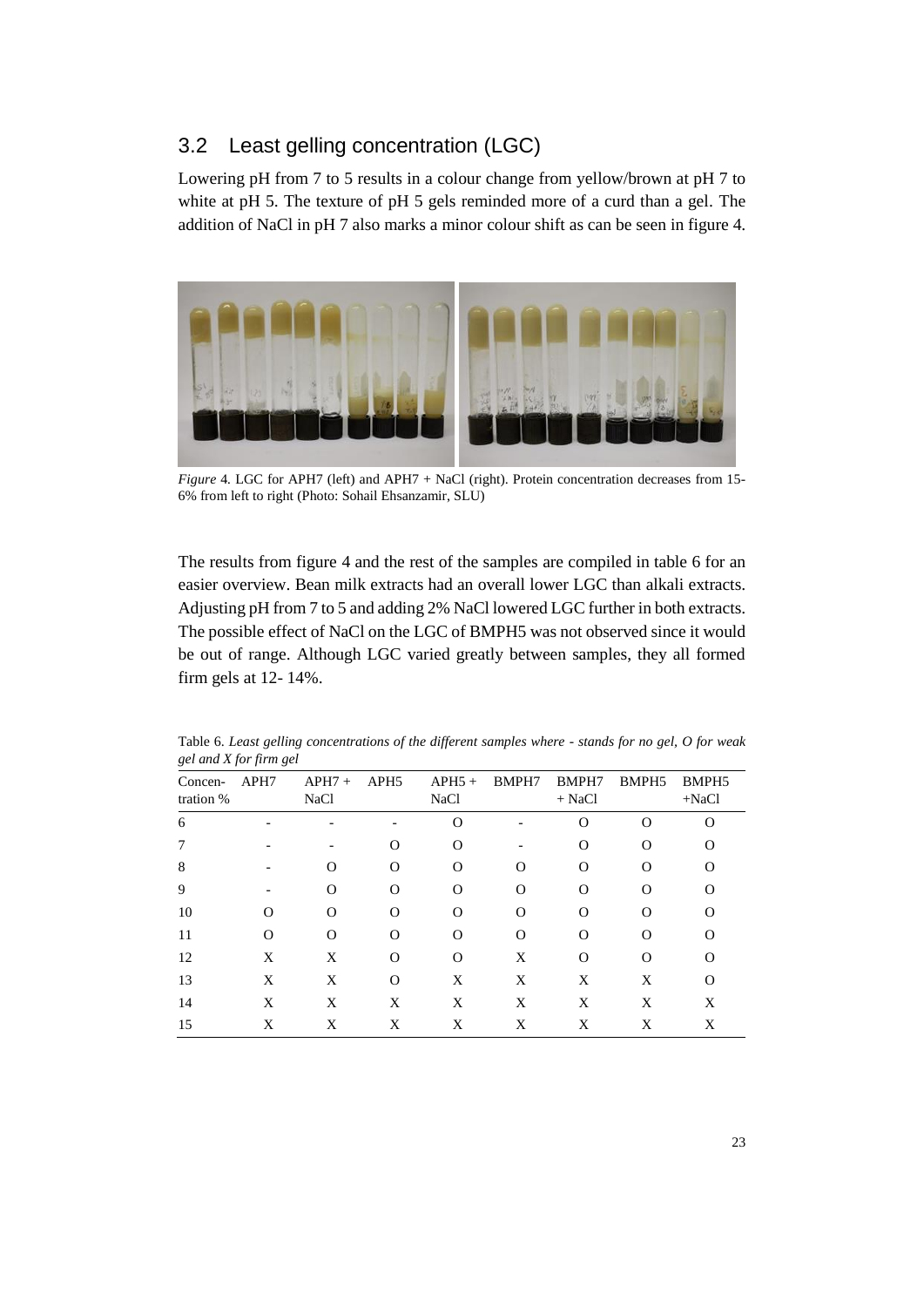### <span id="page-27-0"></span>3.3 Microscopy analysis

Microscopy analysis of samples stained with iodide and light green are shown in figure 5- 8. APH7 and APH7 + NaCl formed continuous gels, which appeared homogenous in the magnification used and no effect of NaCl was visible in the micrographs (figure 5). When adjusting pH to 5, the continuous gel phase was abrupted and the distance between aggregates were increased (figure 6).

 BMPH7 and BMPH7 + NaCl also formed continuous gels but had higher content of starch and other residuals than gels from alkali extracts. In those gels (alkali extracts), the addition of NaCl did not result in any visible difference (figure 7). BMPH5 markedly differed from APH5 by resulting in denser aggregates. NaCl appeared to decrease the density of the aggregates (figure 8).



*Figure* 5*.* APH7 (left) and APH7 + NaCl (right). (Photo: Sohail Ehsanzamir, SLU)



*Figure* 6*.* APH5 (left) and APH5 + NaCl (right). (Photo: Sohail Ehsanzamir, SLU)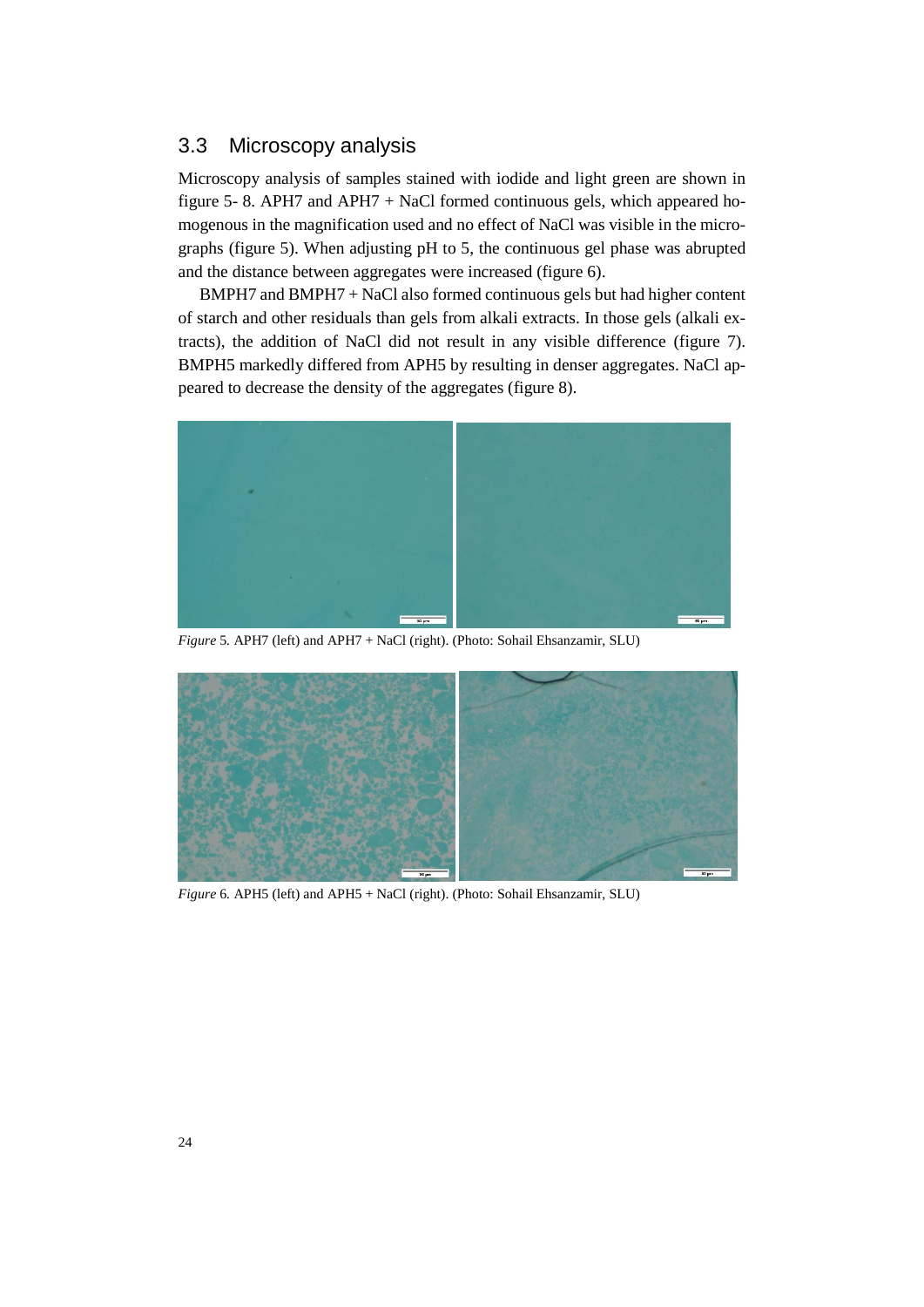

*Figure* 7*.* BMPH7 (left) and BMPH7 + NaCl (right). (Photo: Sohail Ehsanzamir, SLU)



*Figure* 8*.* BMPH5 (left) and BMPH5 (right). (Photo: Sohail Ehsanzamir, SLU)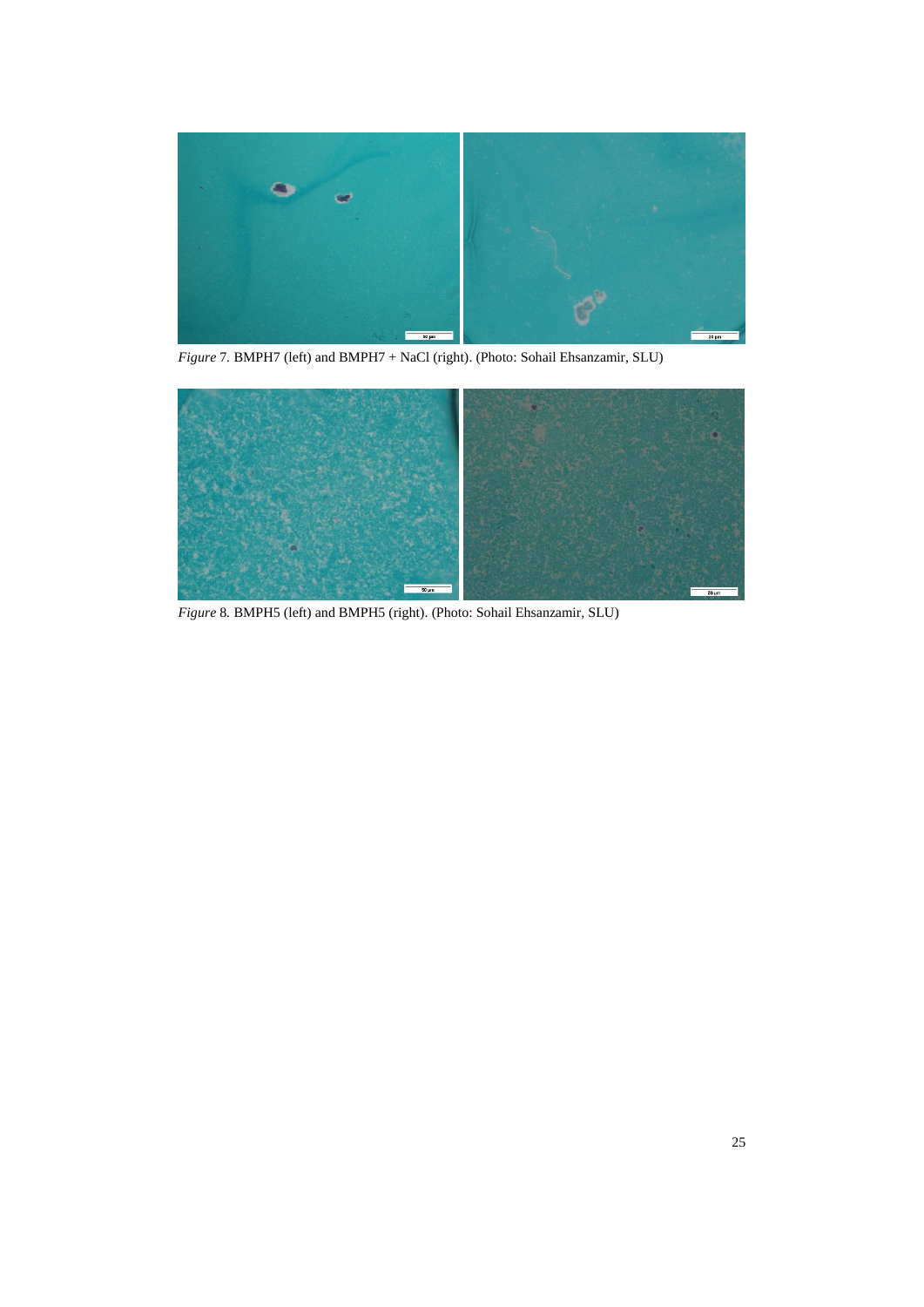### <span id="page-29-0"></span>3.4 Compression test

The depicted stress- strain curves obtained from compression tests does not show the average of curves for all samples. Instead a curve which was representable for respective sample was chosen. The average values for the samples are presented in table 7. Results from compression tests on gels made from bean milk extracts shows that BMPH5 and BMPH7 made the hardest gels and the addition of NaCl to these weakened them (figure 9).



*Figure* 9*.* Stress- strain curves for gels from bean milk extracts.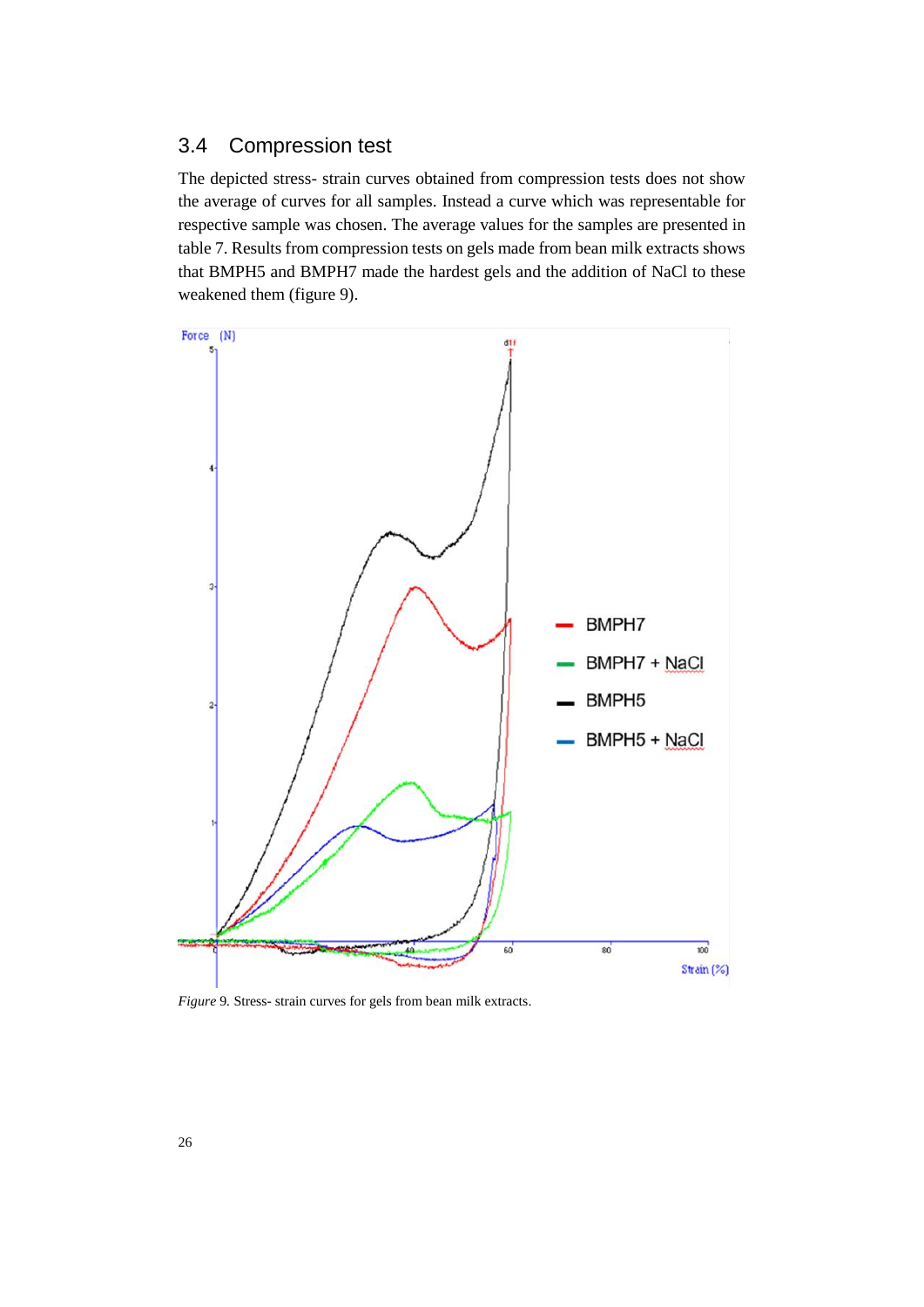Figure 10 shows representative curves of gels made from alkali extracts. APH7 made the hardest gels followed by APH7 + NaCl, which indicates that NaCl does weaken the gel at pH 7. At pH 5 however, NaCl had no significant effect and both APH5 and APH5 + NaCl lacked fracture points. pH 5 gels also reached yield point at a lower strain.



*Figure* 10*.* Stress- strain curves for gels from alkali extracts.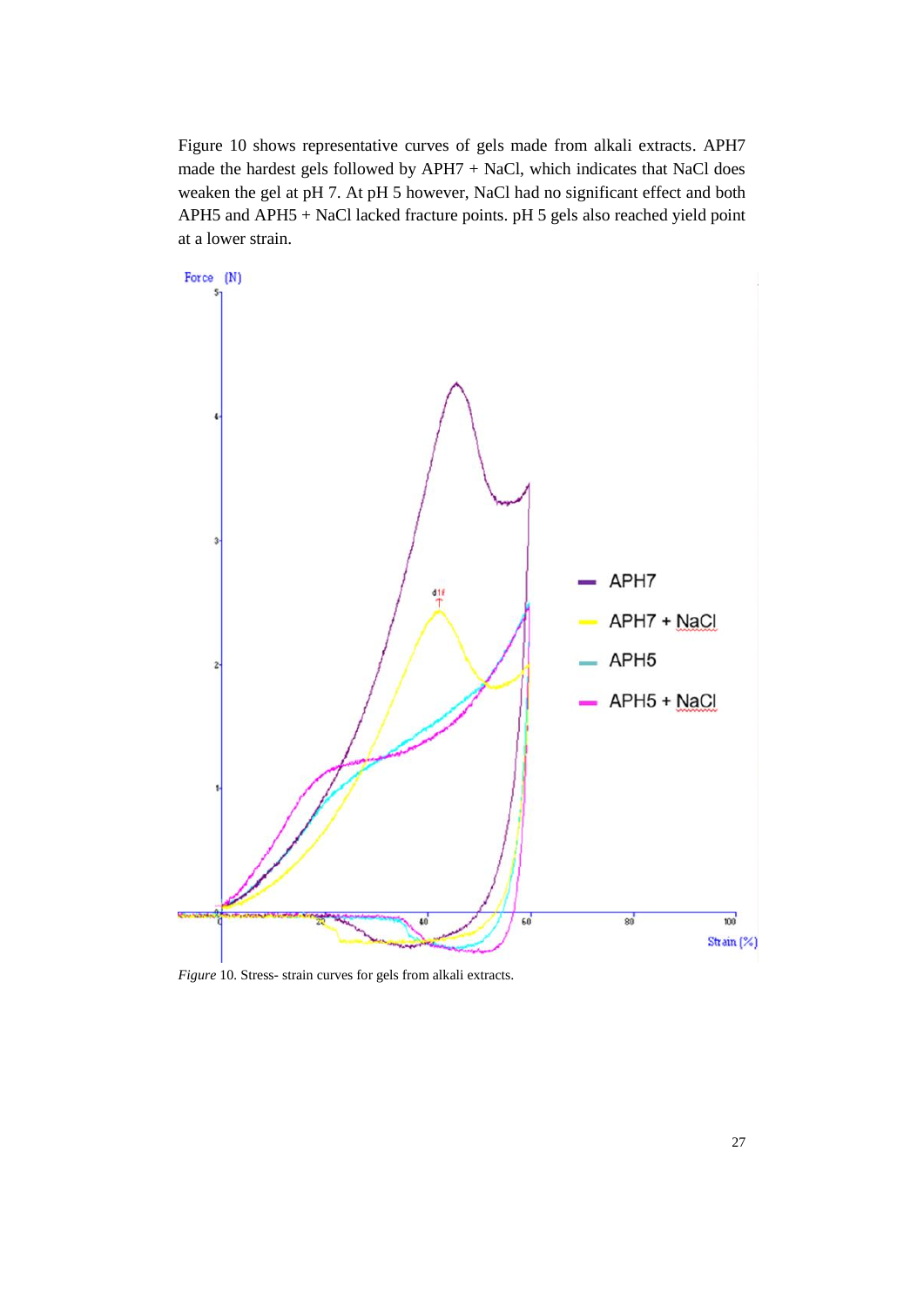### <span id="page-31-0"></span>3.5 Statistical analysis

Results of compression tests are summarized in table 7 with means and standard deviations. The sample variances are plotted in figure 11- 14.

Sample hardness is read from the column "Fracture strength" and elasticity in "Yield Point", which in this case are correlated to each other. Stiffness in "Young's modulus" and cohesiveness in "Yield Point Strain". The one- way ANOVA test gave a *p*- value of <0.001 among the means at the 0.05 level of significance, for every parameter. Hence it can be concluded that there is a significant difference among the means. However, all samples were not significantly different each other and is also shown in table 7.

pH 7 gels formed the overall hardest ones and those from alkali isolates were slightly harder and showed better cohesiveness than those from bean milk extracts. However, the addition of NaCl weakened both APH7 and BMPH7 significantly. NaCl also changed the cohesive properties of APH7 but did not have any effect on APH5 and BMPH7. At pH 5, BMPH5 made the hardest gels and were also more cohesive than APH5.

| icher in me same countin ao noi significantly alffer from caen omer |                                |                               |                                   |                               |  |  |  |
|---------------------------------------------------------------------|--------------------------------|-------------------------------|-----------------------------------|-------------------------------|--|--|--|
| Name                                                                | Fracture strength<br>(KPa)     | (KPa)                         | Young's modulus Yield point (KPa) | Yield point strain<br>$(\% )$ |  |  |  |
| APH7                                                                | $49 + 9.2^e$                   | $93.6 \pm 18.7$ <sup>fg</sup> | $40.4 \pm 10.2$ <sup>gh</sup>     | $42.8 \pm 2.3$ <sup>f</sup>   |  |  |  |
| $APH7 + NaCl$                                                       | $23.8 \pm 1.7^{\circ}$         | $56.4 \pm 5.6$ <sup>bcd</sup> | $19.2 \pm 2.9^{\text{de}}$        | $33.8 \pm 2.7$ <sup>de</sup>  |  |  |  |
| APH <sub>5</sub>                                                    |                                | $48.4 + 8.1$ <sup>ac</sup>    | $9.9 + 1.9^a$                     | $20.5 \pm 2.8$ <sup>ab</sup>  |  |  |  |
| $APH5 + NaCl$                                                       |                                | $60.2 \pm 9.4$ bce            | $11.0 + 2.4^a$                    | $18.2 \pm 2.3^{\circ}$        |  |  |  |
| BMPH7                                                               | $30.5 \pm 2.9^{\rm d}$         | $76.6 \pm 7.7$ <sup>ef</sup>  | $27.7 + 3.2$ <sup>th</sup>        | $36.0 \pm 2.2^e$              |  |  |  |
| $BMPH7 + NaCl$                                                      | $15.4 + 2.1^a$                 | $39.2 + 4.3^a$                | $14.2 + 1.9$ <sup>ad</sup>        | $36.4 + 2.5^e$                |  |  |  |
| BMPH <sub>5</sub>                                                   | $34.1 \pm 10.3$ <sup>cde</sup> | $105.7 + 28.2$ <sup>deg</sup> | $31.6 \pm 10.6$ <sup>efg</sup>    | $30.5 \pm 2.2$ <sup>d</sup>   |  |  |  |
| $BMPH5 + NaCl$                                                      | $10.4 + 3.3^a$                 | $38.7 \pm 10.9$ <sup>ab</sup> | $9.6 + 3.2^a$                     | $24.4 \pm 1.8$ <sup>bc</sup>  |  |  |  |

Table 7. *Means and standard deviations of gels for different parameters. Variables that share any letter in the same column do not significantly differ from each other*

APH7, BMPH7 and BMPH5 gave the overall hardest and stiffest gels but with a large variance between samples, especially in APH7 and BMPH5. BMPH5 + NaCl, APH5 and APH5 + NaCl resulted in the weakest gels followed by APH7 + NaCl. The addition of 2% NaCl weakened all gels except for in APH5.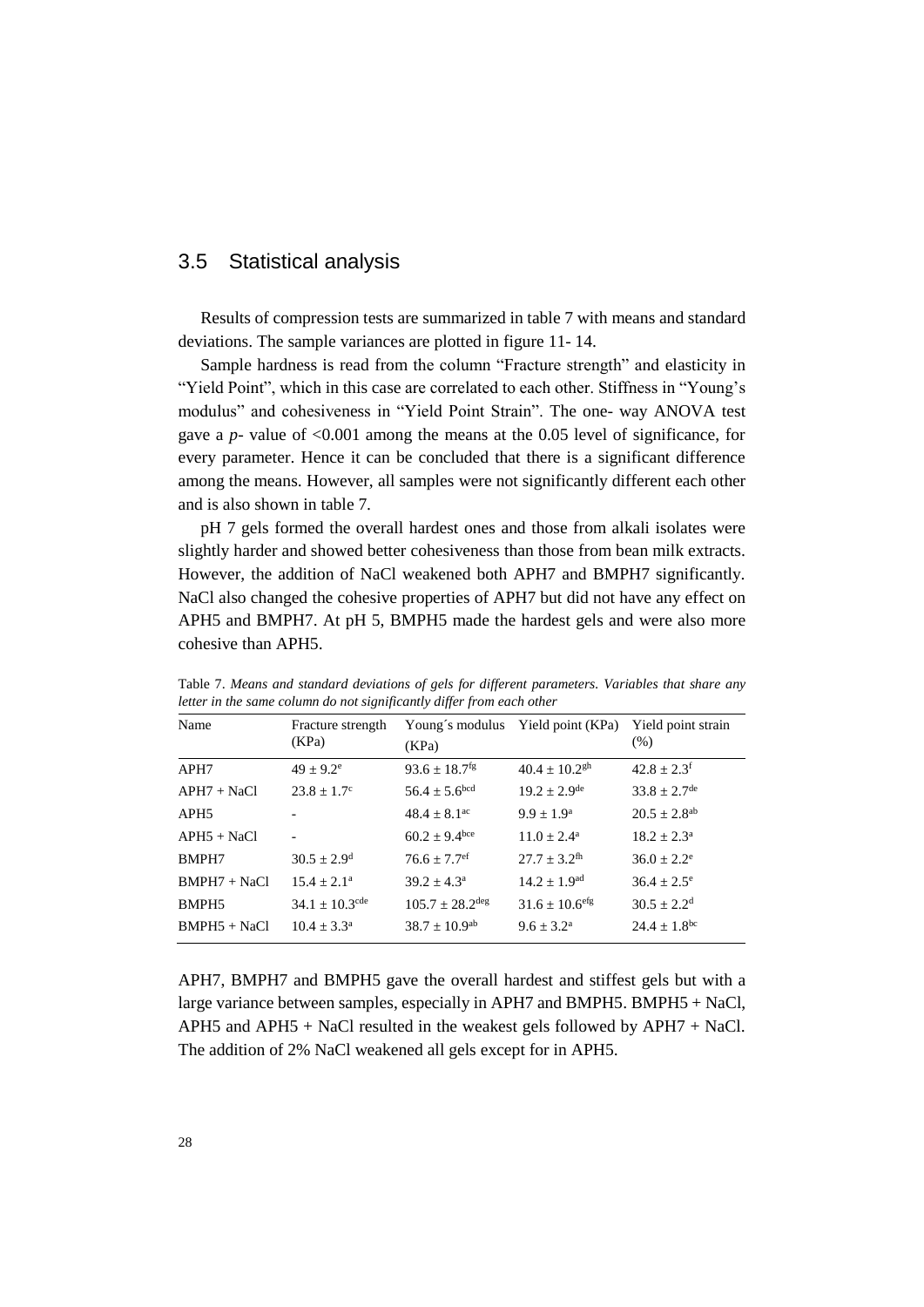APH5, APH5 + NaCl and BMPH5 + NaCl also reached yield point at lowest strain.



*Figure* 11*.* Sample variance are plotted for those gels that showed a fracture point.



*Figure* 12*.* Sample variance is plotted for the point at which plastic deformations starts.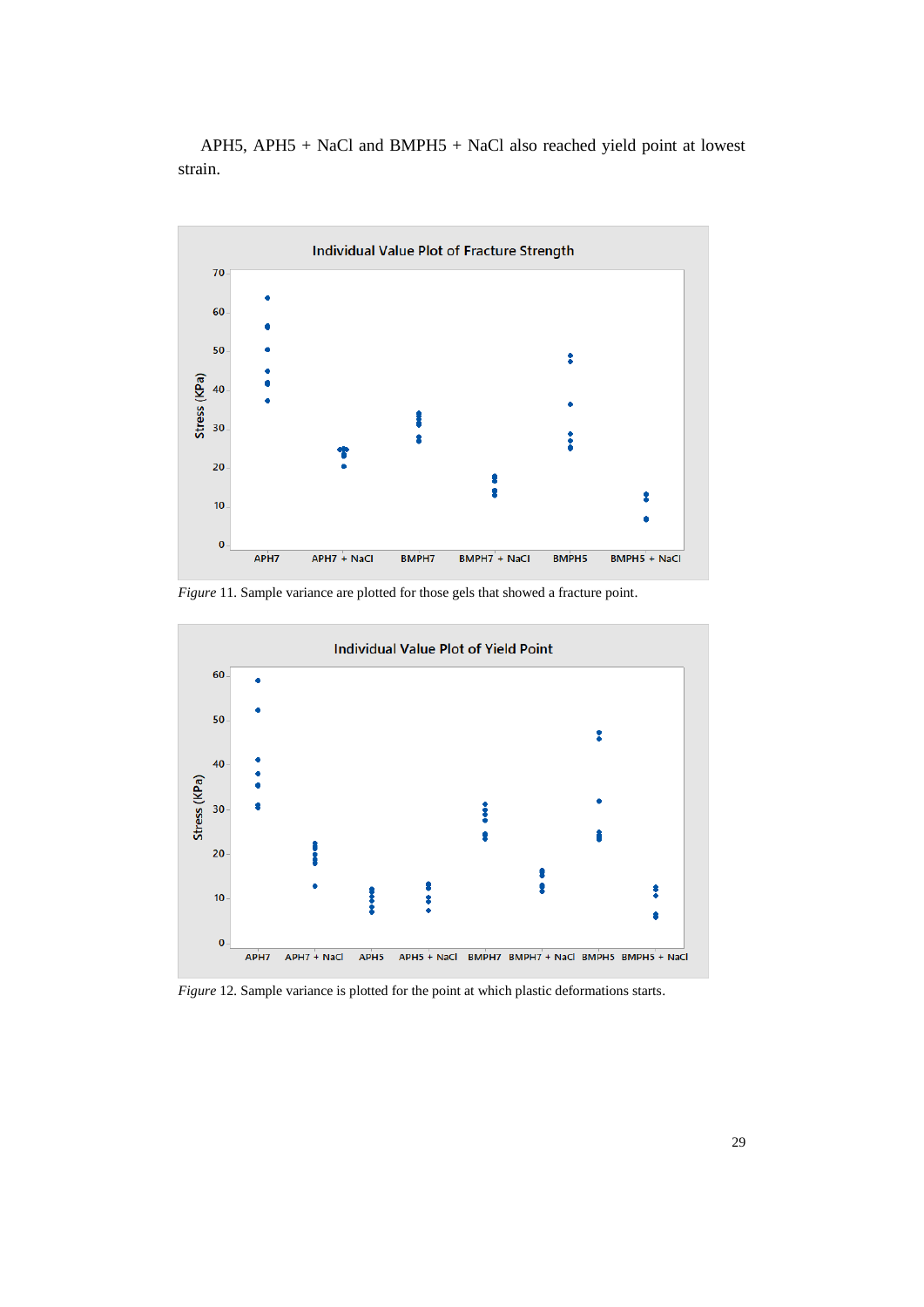

*Figure* 13*.* Sample variance are plotted for the strain at which gels reach yield point.



*Figure 14.* Sample variance plotted for Young's modulus.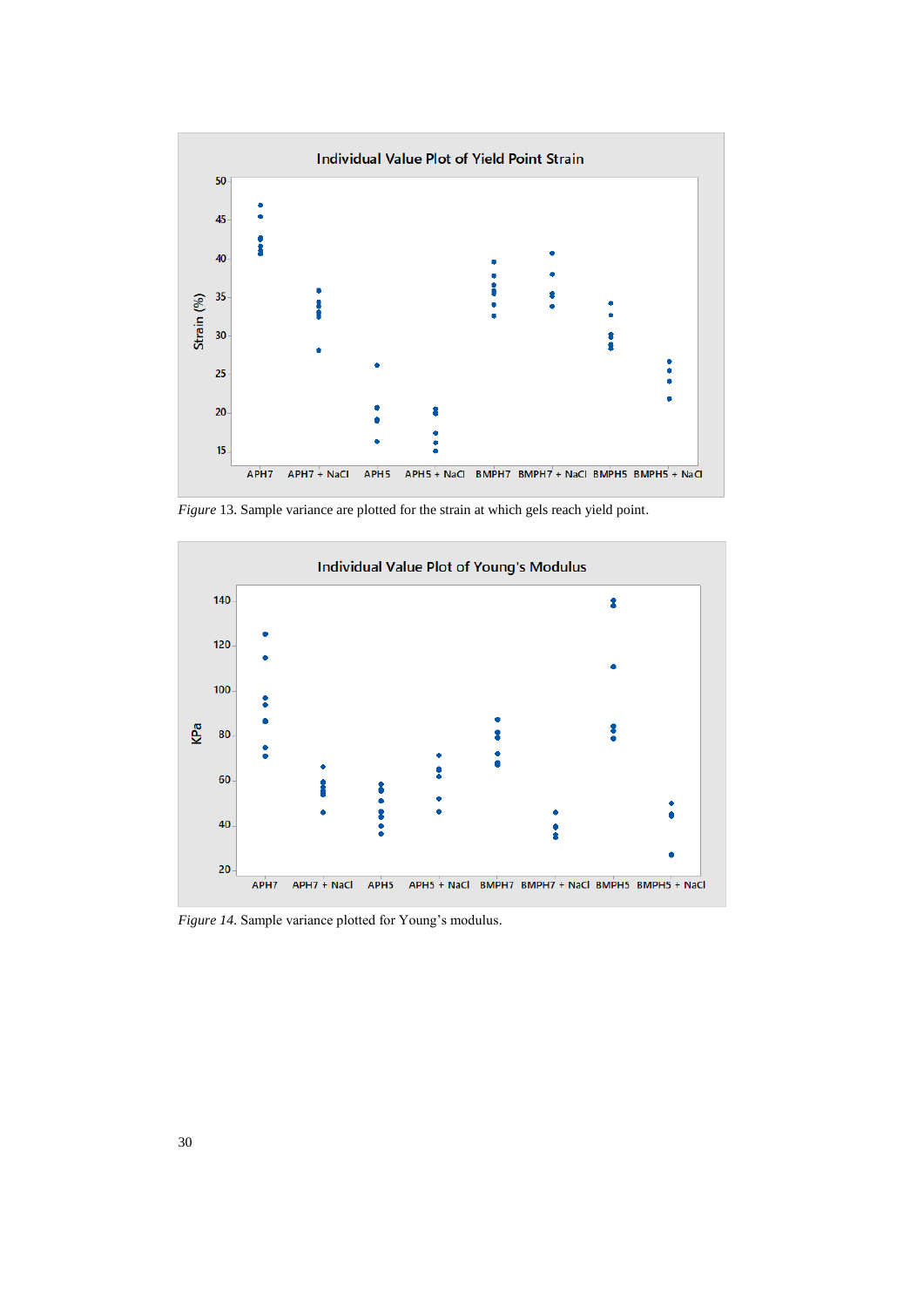## <span id="page-34-0"></span>4 Discussion

Methods and materials were designed in such way to be applicable in food industries. The protein isolates, after extraction and in water solution are susceptible to pathogens and oxidation and isolates were therefore freeze- dried to increase the shelf- life. Also, freeze- drying the isolates provides the possibility to add proteins in desired concentration. Sodium chloride was selected because it is the most common salt additive in households and in food production.

Protein concentration in freeze- dried isolates was determined according to Kjeldahl method by using 5.4 as the conversion factor. Earlier studies have reported that 5.4 is more representable than 6.25 for calculating protein content in legumes (Mariotti *et al.*, 2008). Calculating the protein content of dehulled Gloria flour and comparing results to the concentration reported earlier, indicates the reliability of the method. The estimated protein content from the Kjeldahl procedure was 29.4% (table 4), which is close to reported earlier; 30%. Using 6.25 as the conversion factor for determining protein content in legumes or at least fava beans, provides an overestimation. On the assumption that the general conversion factor 6.25 were used instead, the protein content of Gloria flour would be closer to 37% when corrected for dry content.

As earlier mentioned, the least gelling concentration varies for different gelling agents and is highly influenced by pH, concentration and ionic strength, which is why the estimated LGC for all samples varied significantly. The general observation was that proteins adjusted to pH 5 had lower LGC and the addition of 2% sodium chloride lowered it further. Chen and others also reported a decreased LGC for a given heat treatment when pH was lowered in soybean protein (Chen *et al.*, 2017a).

Protein isolates from bean milk had an overall lower LGC than those from alkali extract, suggesting that other compounds affect the gelation of bean milk proteins. Another possible explanation for this difference is that the different extraction methods extracts different fractions of proteins. However, both alkali and bean milk isolates, independent on pH or sodium chloride content, did not form a firm gel until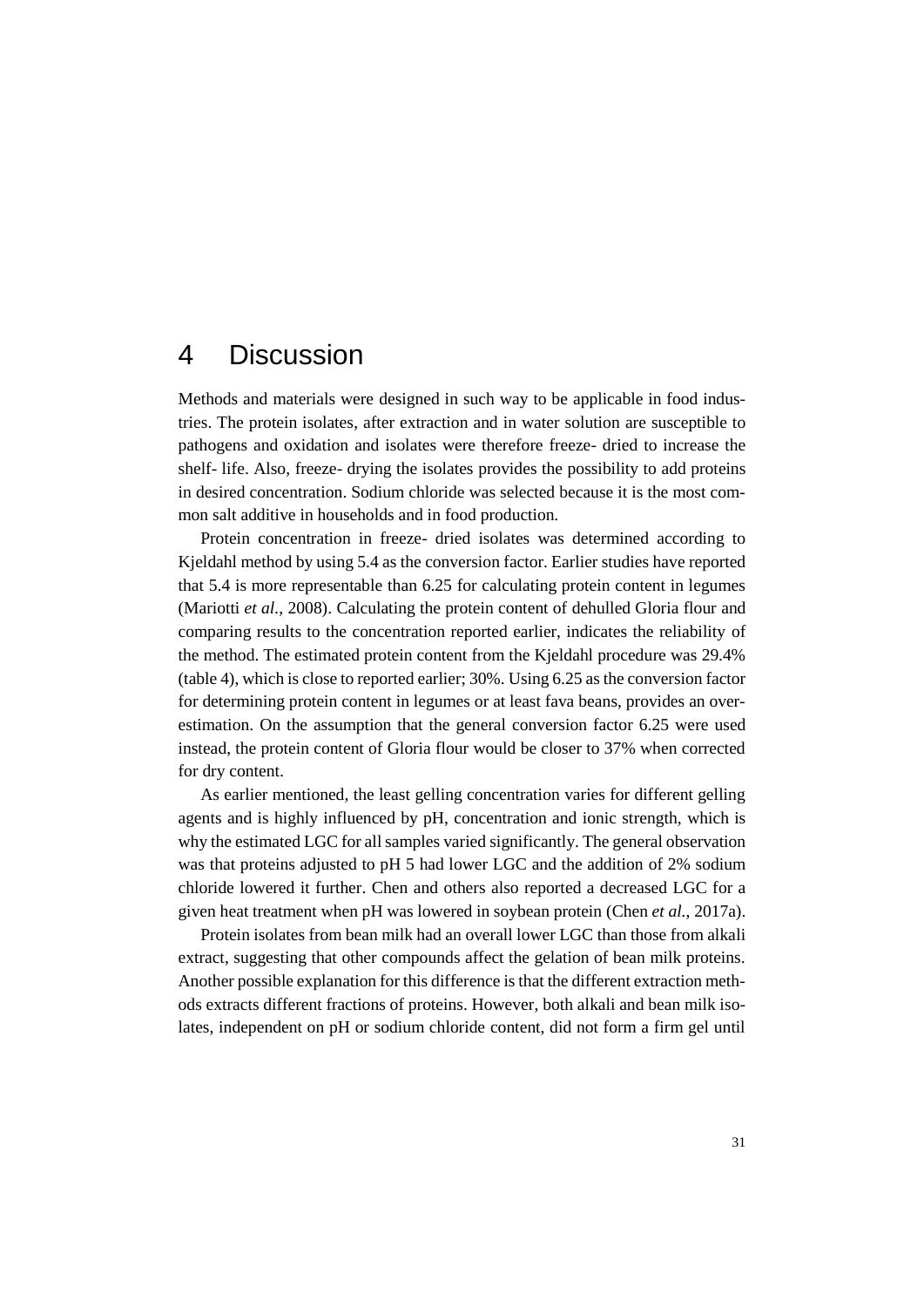12- 14% proteins (w/w). Fernández- Quintela and others (1997) obtained a LGC of 14% for protein isolates from fava beans, but used the conversion factor 6.25.

Based on these results, a protein concentration of 15% were chosen for the texture- and microscopy analysis.

As already described; proteins with added sodium chloride had lower LGC than those without, however the stress- strain curves from compression tests showed that at a concentration of 15% proteins, 2% NaCl weakened all gels except in APH5 where it had no influence in particular (table 7). The results are consistent with the study of Makri and others (2006), where the addition of 0.25 mol L-1 NaCl weakened gels made from fava bean proteins. Adding NaCl to the protein- gels has the same effect as adjusting the pH closer the isoelectric point. The increased ionic strength lowers the solubility of proteins and affects the aggregation of vicilin, legumin and others. This property explains why gels were generally weakened by 2% NaCl and lower pH (Chen *et al.*, 2017a).

The reason that the obtained stress- strain curves from APH5 and APH5 + NaCl did not show any fracture points is due to lack of cohesiveness and rather than fracturing it is mashed. The bending of the curve gives the false pretences that it is a ductile material when in reality it is the result of its low cohesiveness. Microscopy analysis of APH5 shows that the distance between aggregates are so extensive that the addition of NaCl may not exhibit any significant effect on these (figure 6). Even though the curves could not directly give a fracture strength for APH5 and APH5  $+$ NaCl, we can compare fracture strength to yield point and notice a positive correlation between them.

Micrographs shows that bean milk isolates contain more impurities such as starch and cell walls than alkali extracts. These results were expected due to the higher protein content in alkali extracts. Otegui and others (1997) made similar alkali extracts and obtained residuals such as fat (3.9%) and carbohydrates (8.4%). These have the ability to interfere with the interactions between proteins and water but also between proteins. They mainly alter the water binding properties by changing the accessibility of the polar amino groups of proteins that are the primary sites for protein- water interactions. As mentioned earlier, present starch granules may also take up water and swell. Studies investigating the relationship between starch granules and protein gels are warranted because it may be the cause to why BMPH7 is weaker compared to APH7. Both BMPH7 and APH7 gels form a continuous protein phase but the former's phase is interrupted by starch granules and cell walls more often. There is no visible effect of NaCl addition on APH5- gels, neither did compression tests show any difference. But the addition of NaCl to BMPH5 increases the distance between proteins, which results in lower cohesiveness. This is further supported by results from compression tests, where BMPH5 + NaCl proved to deform plastically (yield point) at an earlier strain.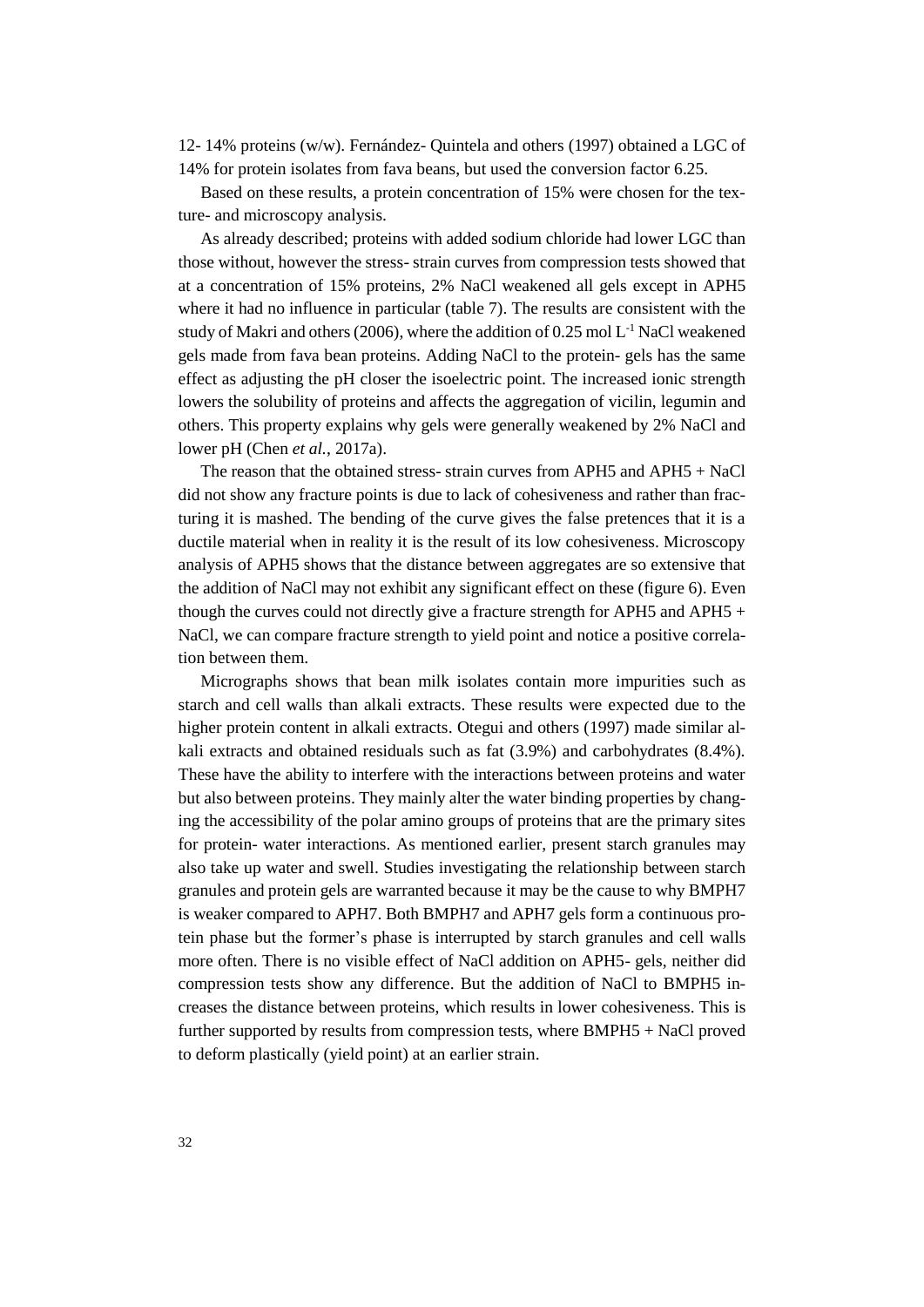The difference between BMPH5 and APH5 is surprising. Stress- strain curves (figure  $9 \& 10$ ) shows that BMPH5 is harder and have better cohesive properties. The difference is also visible in a light microscopy where aggregates of BMPH5 is more densely packed compared to APH5 (figure  $8 \& 6$ ). A larger part of the isolates from the bean milk are unknown and these might have an effect in gel hardness, but micrographs suggests that it is the protein fraction, which may exhibit the most significant difference. Cai and others (2002) studied the relationship between textural properties of legume curds and protein fractions. They reported that higher 11S fraction in globulins increased hardness, springiness and cohesiveness of curds. The ratio of 11S to 7S may be higher in the bean milk isolate than in the alkali isolate and provide this stability at pH 5. Isolates from bean milk would therefore be preferred in e.g. the production of harder cheeses. According to the strain at which gels reaches its yield point (figure 13), NaCl seems to only lower cohesive properties in APH7 and BMPH5 but not BMPH7. Apparently, it somehow weakens the gel, makes it more flexible but does not affect its cohesive properties.

Results from this study displays that fava beans can be used as a whole or as an additive to increase protein content while maintaining the same texture due to its good gelation properties. Also, gels can be altered to gain the wanted texture by using isolates from different extraction methods or changing pH and sodium chloride content. However, it has a distinct smell and taste, which needs to be altered with to help in consumer's acceptance.

#### <span id="page-36-0"></span>4.1 Limitations

The results are indicative but limited to a certain point. The addition of sodium chloride did in this study show to weaken almost all gels, but it would be a mistake to conclude that any addition of sodium chloride generates equivalent results. To draw such conclusion, one must perform tests with NaCl gradients. Also, due to pH adjusting with both NaOH and HCl, both Na<sup>+</sup> and Cl ions are already present before any addition of NaCl. The increase in ionic strength which NaCl provides may alter the interactions of proteins and affect results, especially in pH 5 gels where more HCl is required. Ionic strength has earlier been reported to affect the solubility of fava bean proteins. Arogrundade and others observed that increasing ionic strength with NaCl to 0.05- 0.4 increased protein solubility but decreased again thereafter.

Furthermore, there was a large sample variance. Many parameters could alter the results. One of those is the speed of the magnetic stirrer during pH adjustment. It was noticed that higher rpm during the initial stages of gel production lead to more incorporated air in the dispersion. When further studies on the gelation properties of these isolates are performed, the speed of the magnetic stirrer should be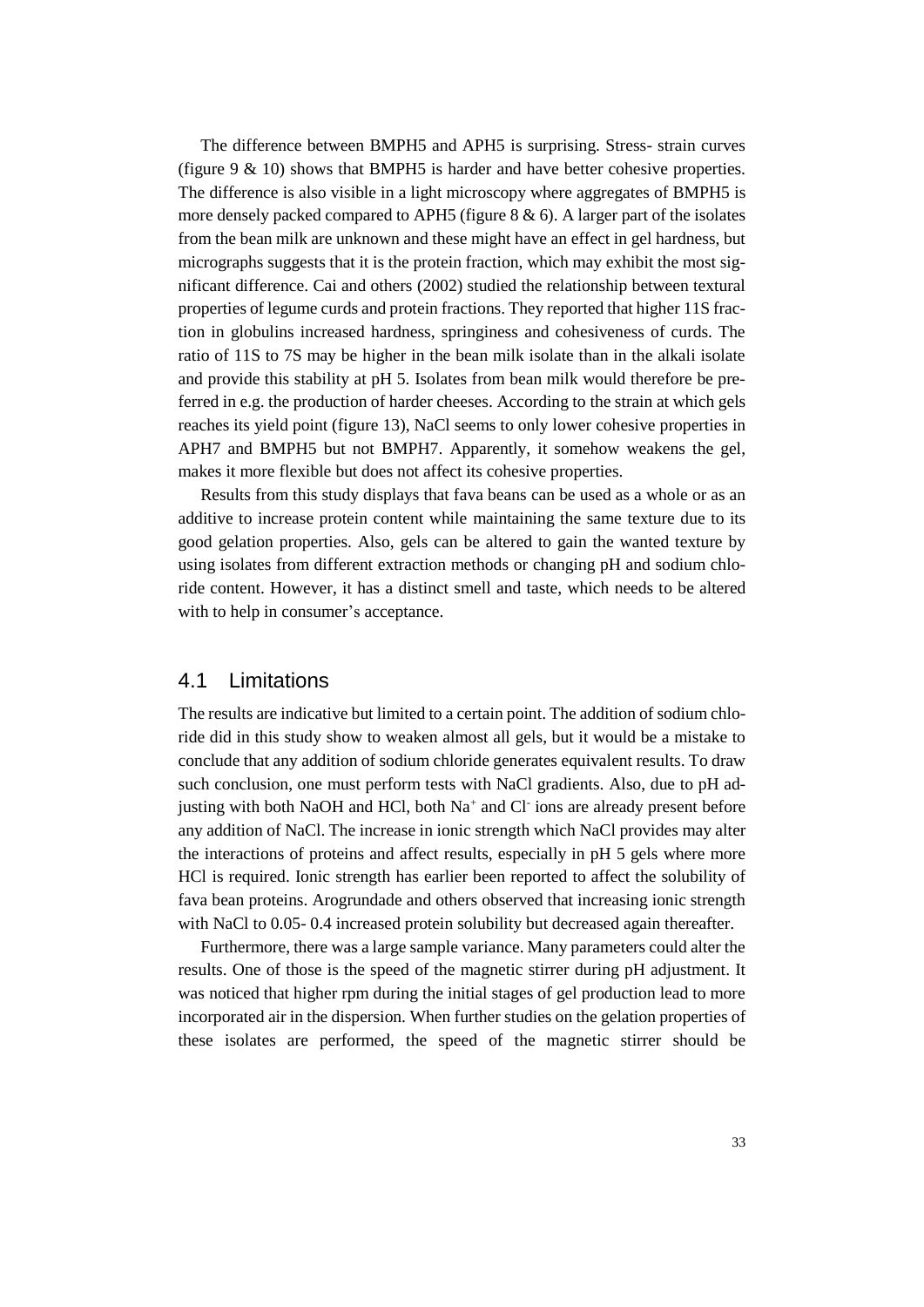standardized. Another option is to degas dispersions in a vacuum desiccator before heat treatment.

### <span id="page-37-0"></span>4.2 Conclusion

Gelation is a complicated phenomenon and a gelling agent's gelation properties is highly influenced by the presence of other compounds, which may alter the gel strength and cohesiveness. The protein isolates extracted from fava beans in this study performed differently when altering parameters such as pH, protein concentration and NaCl content. The isolates from the alkali extraction made the hardest and stiffest gels at pH 7. They were also more cohesive. The opposite was observed at pH 5, where isolates from the bean milk extraction had better gelation properties. Residuals in respective protein isolate may be involved in the difference. Another difference may lie in the protein fractions that are extracted from each method. However, both isolates made weaker gels as NaCl were added.

Fava beans and isolated proteins from them have the potential to replace imported soybean, both as feed and food for human consumption and the advantages are both economically and environmental. Soybeans grown in e.g. Brazil are treated with pesticides, which have been prohibited in Sweden for a long time due to their negative effect on human health. Also, domestic production of fava beans would decrease greenhouse gas emissions from transports. Fortunately, Sweden has excellent soil and climate for growing of fava beans. There has been an increased production the recent years but mainly for usage as animal feed. It has yet to be introduced in the food industry.

 Findings from this study can be applicated in food production when trying to enhance nutritional quality but maintaining the same texture or when making e.g. cheese from fava bean proteins. Yet, further research on the protein fractions and residuals in the protein isolates are warranted to fully understand the effect of involved components.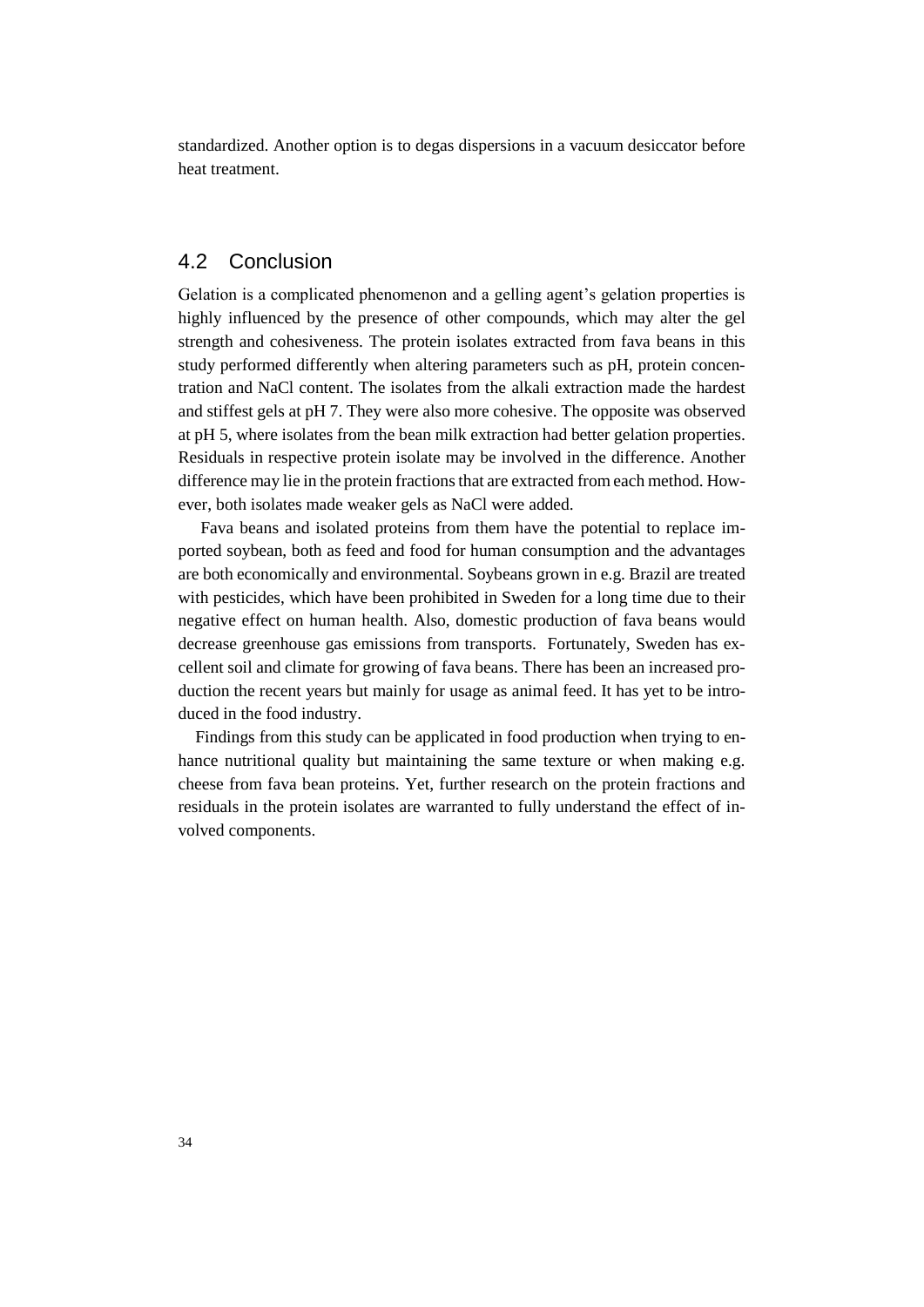## <span id="page-38-0"></span>References

- Ajo, R.Y. (2013). Characteristics of thick kmaj bread enrichment with faba bean (Vicia faba) flour. *Quality Assurance and Safety of Crops & Foods,* 5(4), pp. 369-374.
- Cai, R., McCurdy, A. & Baik, B.K. (2002). Textural Property of 6 Legume Curds in Relation to their Protein Constituents. *Journal of Food Science,* 67(5), pp. 1725-1730.
- Chen, N., Zhao, M., Chassenieux, C. & Nicolai, T. (2017a). The effect of adding NaCl on thermal aggregation and gelation of soy protein isolate. *Food Hydrocolloids,* 70(Supplement C), pp. 88-95.
- Chen, N., Zhao, M., Niepceron, F., Nicolai, T. & Chassenieux, C. (2017b). The effect of the pH on thermal aggregation and gelation of soy proteins. *Food Hydrocolloids,* 66(Supplement C), pp. 27-36.
- Crépon, K., Marget, P., Peyronnet, C., Carrouée, B., Arese, P. & Duc, G. (2010). Nutritional value of faba bean (Vicia faba L.) seeds for feed and food. *Field Crops Research,* 115(3), pp. 329- 339.
- Danielsson, C.E. (1950). An electrophoretic investigation of Vicilin and Legumin from Seeds of Peas. *Acta Chemica Scandinavia,* 4.
- Fernández-Quintela, A., Macarulla, M.T., del Barrio, A.S. & Martínez, J.A. (1997). Composition and functional properties of protein isolates obtained from commercial legumes grown in northern Spain. *Plant Foods for Human Nutrition,* 51(4), pp. 331-341.
- Fleming, S.E., Sosulski, F.W. & Hamon, N.W. (1975). GELATION AND THICKENING PHENOMENA OF VEGETABLE PROTEIN PRODUCTS. *Journal of Food Science,*  40(4), pp. 805-807.
- Fouad, M., Mohammed, N., Aladdin, H., Ahmed, A., Xuxiao, Z., Shiying, B. & Tao, Y. (2013). 5 Faba Bean A2 - Singh, Mohar. In: Upadhyaya, H.D. & Bisht, I.S. (eds) *Genetic and Genomic Resources of Grain Legume Improvement*. Oxford: Elsevier, pp. 113-136. Available from:

[https://www.sciencedirect.com/science/article/pii/B9780123979353000050.](https://www.sciencedirect.com/science/article/pii/B9780123979353000050)

- Geissler, J.G.V.C.A. (2009). *The new Oxford book of food plants*. 2. ed. Oxford University Press: Oxford University Press, USA. Available from: [http://edu](http://edu-net.nl/flora%20en%20fauna/Boeken/The%20new%20Oxford%20book%20of%20food%20plants,%202nd%20edition%20-%20J.G,%20Vaughan%20(Oxford%20university%20press).pdf)[net.nl/flora%20en%20fauna/Boeken/The%20new%20Oxford%20book%20of%20food%20](http://edu-net.nl/flora%20en%20fauna/Boeken/The%20new%20Oxford%20book%20of%20food%20plants,%202nd%20edition%20-%20J.G,%20Vaughan%20(Oxford%20university%20press).pdf) [plants,%202nd%20edition%20-](http://edu-net.nl/flora%20en%20fauna/Boeken/The%20new%20Oxford%20book%20of%20food%20plants,%202nd%20edition%20-%20J.G,%20Vaughan%20(Oxford%20university%20press).pdf) [%20J.G,%20Vaughan%20\(Oxford%20university%20press\).pdf](http://edu-net.nl/flora%20en%20fauna/Boeken/The%20new%20Oxford%20book%20of%20food%20plants,%202nd%20edition%20-%20J.G,%20Vaughan%20(Oxford%20university%20press).pdf) [201701217].
- Giménez, M.A., Drago, S.R., Bassett, M.N., Lobo, M.O. & Sammán, N.C. (2016). Nutritional improvement of corn pasta-like product with broad bean (Vicia faba) and quinoa (Chenopodium quinoa). *Food Chemistry,* 199(Supplement C), pp. 150-156.
- Giménez, M.A., Drago, S.R., De Greef, D., Gonzalez, R.J., Lobo, M.O. & Samman, N.C. (2012). Rheological, functional and nutritional properties of wheat/broad bean (Vicia faba) flour blends for pasta formulation. *Food Chemistry,* 134(1), pp. 200-206.
- Hartmann, B. & Schmandke, H. (1988). Gelation of a broad bean (Vicia faba L. minor) protein fraction (prepared at pH 2) in dependence on some influencing factors. *Food / Nahrung,*  32(2), pp. 127-133.
- Heimer, A. (2010). *Soja som foder och livsmedel i Sverige*).
- Hunt, A., Getty, K.J.K. & Park, J.W. (2009). Roles of Starch in Surimi Seafood: A Review. *Food Reviews International,* 25(4), pp. 299-312.
- Jezierny, D., Mosenthin, R., Sauer, N. & Eklund, M. (2010). In vitro prediction of standardised ileal crude protein and amino acid digestibilities in grain legumes for growing pigs. *Animal,*  4(12), pp. 1987-1996.
- Jordbruksverket (2014). *Åkerböna*OVR284).
- Jordbruksverket (2017). *Skörd av spannmål, trindsäd och oljeväxter*JO 19 SM 1701).
- Kim, J.M. & Lee, C.M. (1987). Effect of Starch of Textural Properties of Surimi Gel. *Journal of Food Science,* 52(3), pp. 722-725.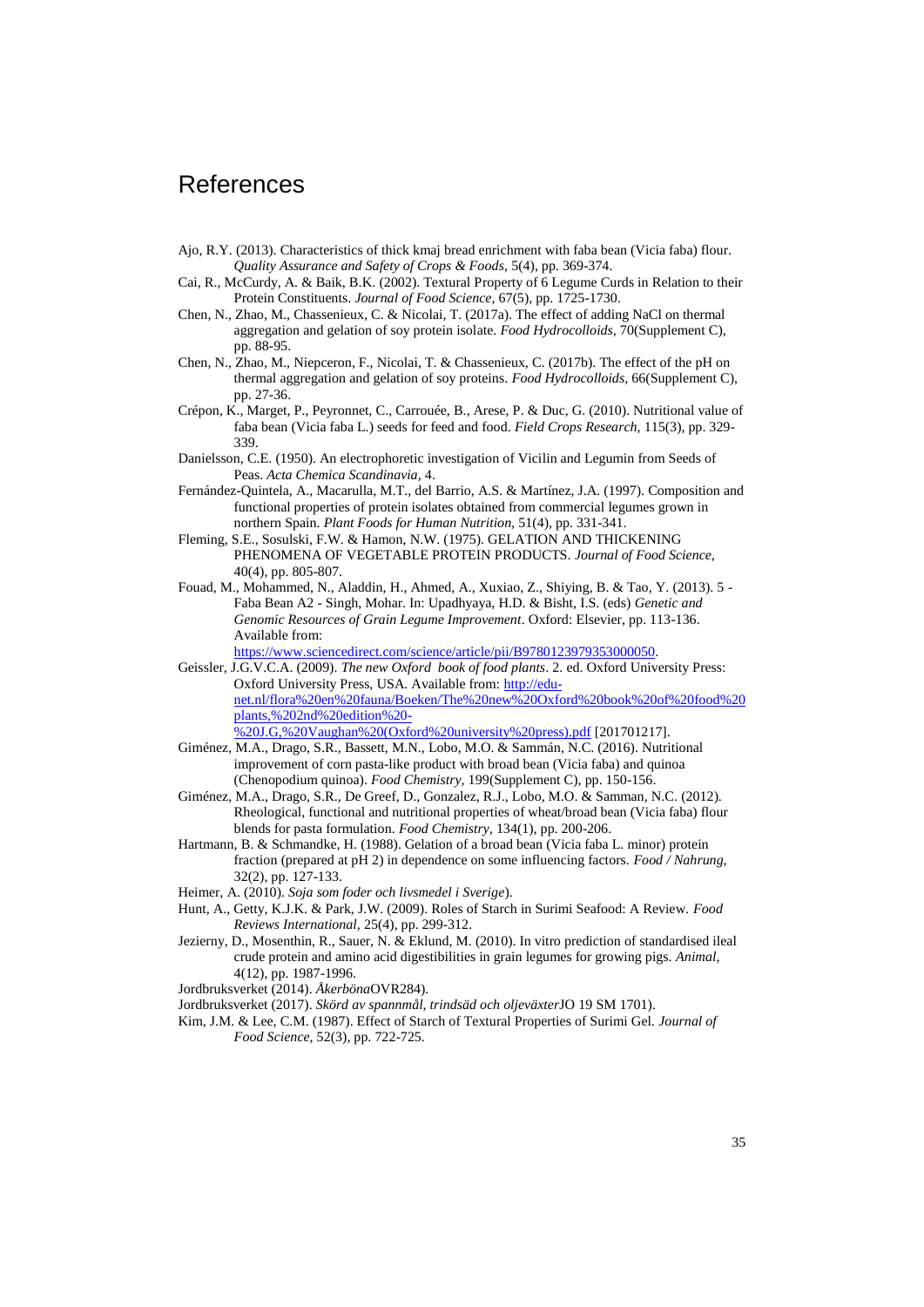Kushnir, Y. *Solar radiation and the earth's energy balance*. Available at: <http://eesc.columbia.edu/courses/ees/climate/lectures/radiation/> [1217].

- Liene, S. & Sandra, M.-B. (2016). The Characteristics of Extruded Faba Beans (Vicia faba L.). *Rural Sustainability Research.* p. 42.
- Makkar, H.P.S., Becker, K., Abel, H. & Pawelzik, E. (1997). Nutrient contents, rumen protein degradability and antinutritional factors in some colour- and white-flowering cultivars of Vicia faba beans. *Journal of the Science of Food and Agriculture,* 75(4), pp. 511-520.
- Makri, E.A., Papalamprou, E.M. & Doxastakis, G.I. (2006). Textural properties of legume protein isolate and polysaccharide gels. *Journal of the Science of Food and Agriculture,* 86(12), pp. 1855-1862.
- Mariotti, F., Tomé, D. & Mirand, P.P. (2008). Converting Nitrogen into Protein—Beyond 6.25 and Jones' Factors. *Critical Reviews in Food Science and Nutrition,* 48(2), pp. 177-184.
- Multari, S., Stewart, D. & Russell, W.R. (2015). Potential of Fava Bean as Future Protein Supply to Partially Replace Meat Intake in the Human Diet. *Comprehensive Reviews in Food Science and Food Safety,* 14(5), pp. 511-522.
- NASA *Climate change: How do we know?* Available at[: https://climate.nasa.gov/evidence/](https://climate.nasa.gov/evidence/) [1217].
- Otegui, I., Fernández-Quintela, A., Diego, A.D., Cid, C., Macarulla, M.T. & Partearroyo, M.A. (1997). Properties of spray-dried and freeze-dried faba bean protein concentrates. *International Journal of Food Science & Technology,* 32(6), pp. 439-443.
- Paker, I. & Matak, K.E. (2017). Effects of starch concentration on calcium‐enhanced black bullhead catfish protein gels. *Food Science & Nutrition,* 5(3), pp. 763-769.

Raynes, B.R.M. (May 2013). *Growing faba bean*. Available at: [http://agriculture.vic.gov.au/agriculture/grains-and-other-crops/crop-production/growing-](http://agriculture.vic.gov.au/agriculture/grains-and-other-crops/crop-production/growing-faba-bean)

- [faba-bean](http://agriculture.vic.gov.au/agriculture/grains-and-other-crops/crop-production/growing-faba-bean) [17 December].
- Roylance, D. (2001). *Stress- Strain Curves*): Massachusetts Institute of Technology. ScandinavianSeed (2017). *Åkerböna*).
- Sharma, S., Upadhyaya, H.D., Roorkiwal, M., Varshney, R.K. & Gowda, C.L.L. (2013). 4 Chickpea. In: *Genetic and Genomic Resources of Grain Legume Improvement*. Oxford: Elsevier, pp. 81-111. Available from:

[https://www.sciencedirect.com/science/article/pii/B9780123979353000049.](https://www.sciencedirect.com/science/article/pii/B9780123979353000049)

- Steinfeld, H., Gerber, P., Wassenaar, T.D., Castel, V., Rosales M, M., Haan, C.d., Food and Agriculture Organization of the United Nations. & Livestock Environment and Development (Firm) (2006). *Livestock's long shadow : environmental issues and options*. Rome: Food and Agriculture Organization of the United Nations. Available from: Table of contents onl[y http://www.loc.gov/catdir/toc/fy0709/2007397855.html.](http://www.loc.gov/catdir/toc/fy0709/2007397855.html)
- Tanno, K.-i. & Willcox, G. (2006). The origins of cultivation of Cicer arietinum L. and Vicia faba L.: early finds from Tell el-Kerkh, north-west Syria, late 10th millennium b.p. *Vegetation History and Archaeobotany,* 15(3), pp. 197-204.

TextureTechnologies (2014). *Overview of Texture Profile Analysis*. Available at: <http://texturetechnologies.com/resources/texture-profile-analysis#examples-of-graphs> [0101].

Vidal-Valverde, C., Frias, J., Sotomayor, C., Diaz-Pollan, C., Fernandez, M. & Urbano, G. (1998). Nutrients and antinutritional factors in faba beans as affected by processing. *Zeitschrift für Lebensmitteluntersuchung und -Forschung A,* 207(2), pp. 140-145.